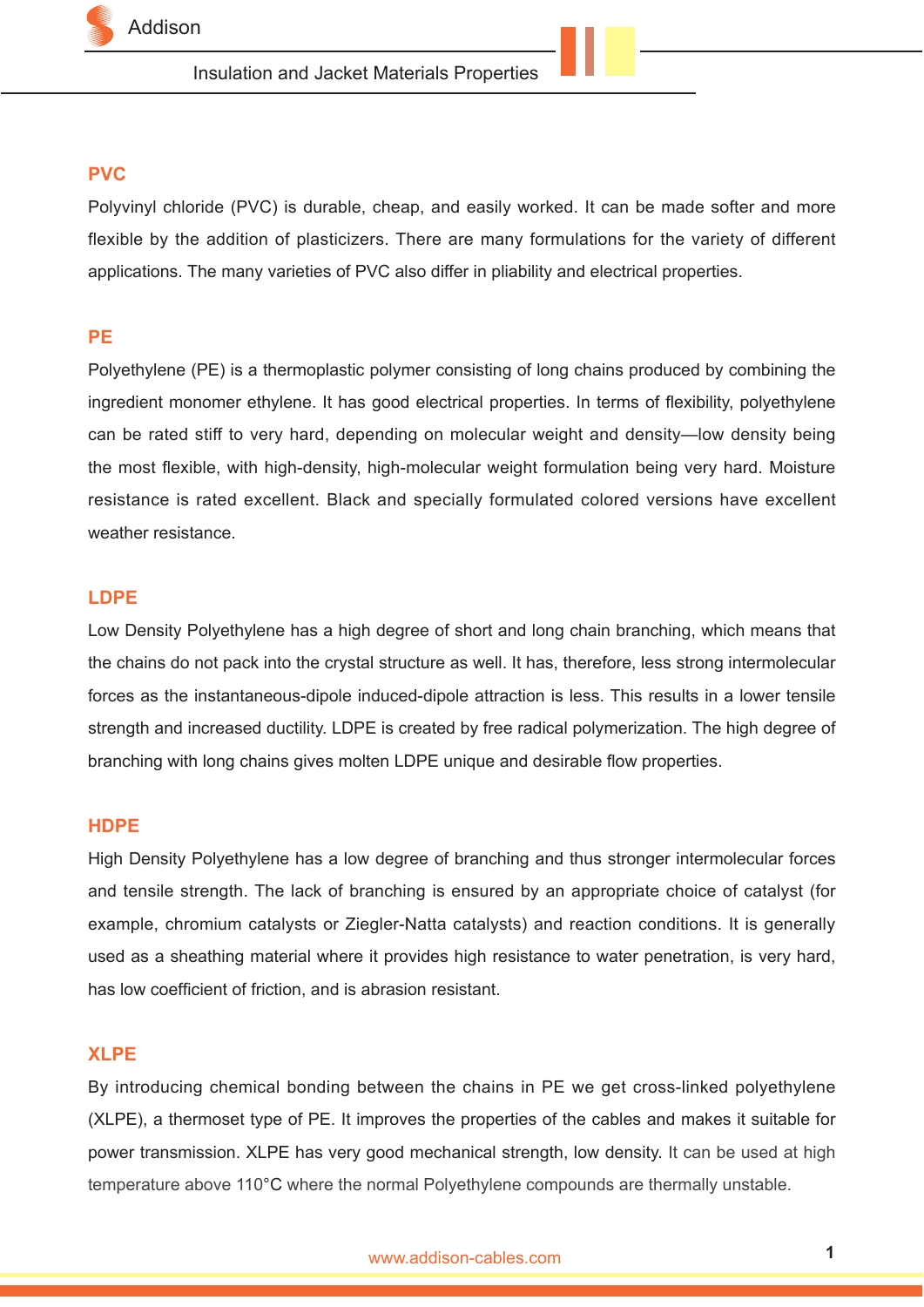#### **Polyamide (Nylon)**

Nylon is a generic designation for a family of synthetic polymers known generically as polyamides. It has good durability, high elongation, excellent abrasion resistance and high resilient. It also resists insects, fungi, molds, midew, rot and many chemicals.

#### **Polypropylene**

Polypropylene (PP), also known as polypropene, is normally tough and flexible, especially when copolymerized with ethylene. It is similar as polyethylene in electrical properties. This material is primarily used as an insulation material. Typically, it is harder than polyethylene. This makes it suitable for thin wall insulations.

#### **Polyurethane**

Polyurethane (PUR and PU) combines the best properties of both rubber and plastic. This material is used primarily as a cable jacket material. It has excellent oxidation, oil, and ozone resistance. Some formations also have good flame resistance. It is a hard material with excellent abrasion resistance.

### **TPE**

Thermoplastic Elastomer. TPE is cross linkable elastomers with styrenic rubbers which gives homogenous compound excellent hybrid properties with rubbery effect. TPE gives advantage to cost effective and achieves high performance applications and specification to thermoset rubbers. TPE is normally tough, cut resistant, flexible, smooth, with vibrant coloring.

### **LSZH**

Low smoke zero halogen or low smoke free of halogen is composed of thermoplastic or thermoset compounds that emit limited smoke and no halogen when exposed to high sources of heat, e.g. flame. In a fire, a halogen-containing plastic material releases, e.g. hydrogen chloride, a poisonous gas that forms hydrochloric acid when it comes in contact with water. Designated Halogen-free cables, on the other hand, do not produce a dangerous gas/acid combination or toxic smoke when exposed to flame. Low smoke zero halogen cable reduces the amount of toxic and corrosive gas emitted during combustion. This type of material is typically used in poorly ventilated areas such as aircraft or rail cars. Low smoke zero halogen is becoming very popular and, in some cases, a requirement where the protection of people and equipment from toxic and corrosive gas is critical. It is often lighter, so overall cable network system weights can be reduced. The environmental impact of halogen free cabling can be lower if there are fewer toxic chemicals.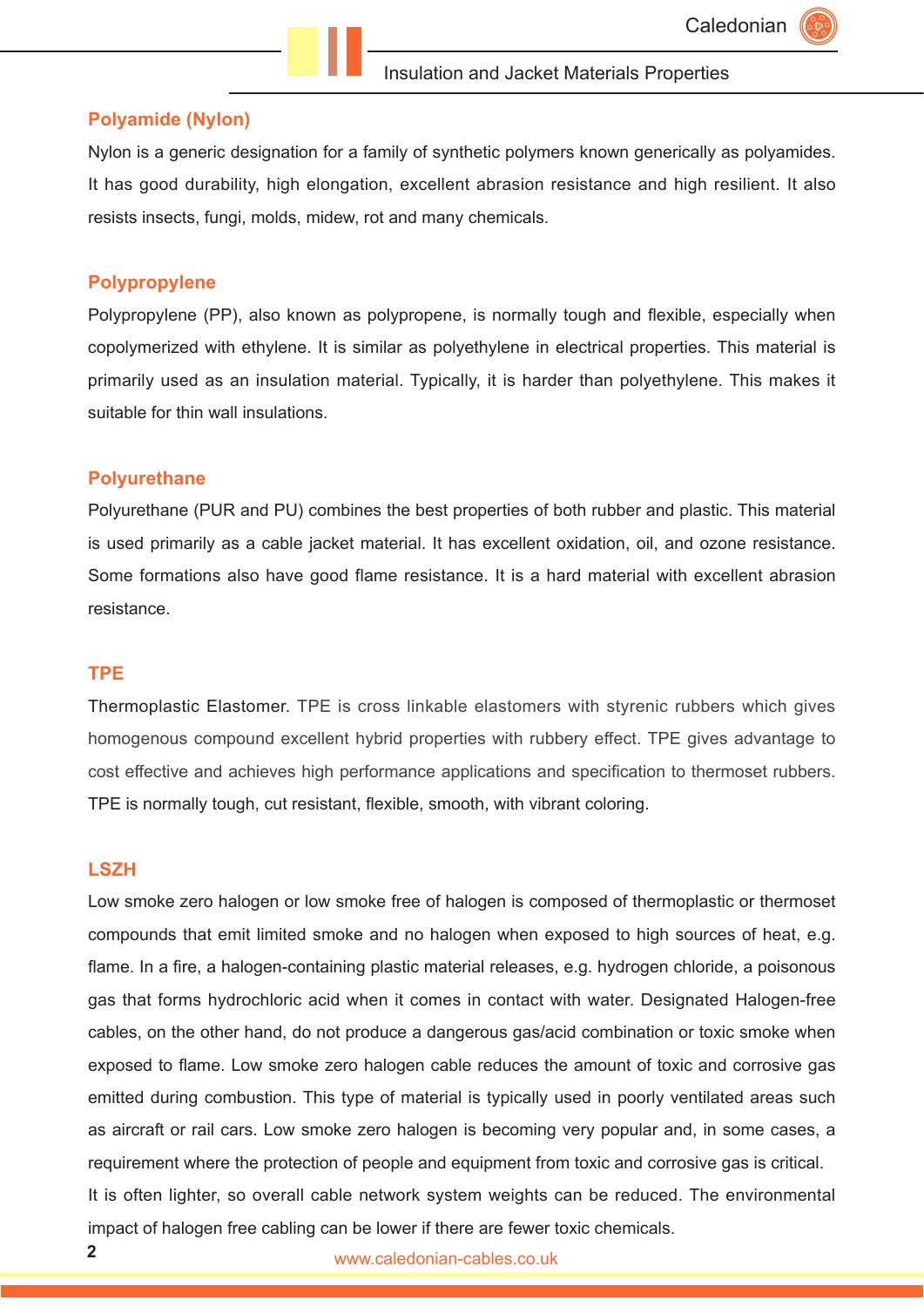

## **HFFR ( Low smoke , Flame retardant , Halogen-free and Thermoplastic compounds)**

When PVC is not acceptable due to the problems chlorine (halogen) containing materials present in the event of a fire HFFR must be used. (In accordance with IEC 60092-359 type SHF1). The materials will not propagate a fire along a cable run, drip or give off black smoke. No acid gases will be released during a fire that can corrode and damage expensive equipment.

### **CPE**

Chlorinated Polyethylene. An oil, ozone and heat resistant sheathing compound.

#### **Rubber**

Rubber normally includes natural rubber and SBR compounds.

Natural rubber is an elastomer (an elastic hydrocarbon polymer) that was originally derived from latex, a milky colloid produced by some plants. It is normally very stretchy and flexible and extremely waterproof. Rubber exhibits unique physical and chemical properties. Rubber's stressstrain behavior exhibits the Mullins effect, the Payne effect, and is often modeled as hyperelastic. Owing to the presence of a double bond in each repeat unit, natural rubber is sensitive to ozone cracking.

Styrene-butadiene rubber (SBR) is a synthetic rubber copolymer consisting of styrene and butadiene. It has good abrasion resistance and good aging stability when protected by additives. it offers good durability, less shrinkage and flexibility, as well as being resistant to emulsification in damp conditions.

### **Synthetic rubber**

Synthetic rubber is any type of artificial elastomer, invariably a polymer. An elastomer is a material with the mechanical (or material) property that it can undergo much more elastic deformation under stress than most materials and still return to its previous size without permanent deformation. Synthetic rubber serves as a substitute for natural rubber in many cases, especially when improved material properties are required.

## Silicon Rubber

Silicone rubber is an elastomer (rubber-like material) composed of silicone—itself a polymer containingsilicon together with carbon, hydrogen, and oxygen. Silicone rubber offers good resistance to extreme temperatures, being able to operate normally from −55 °C to +300 °C. At the extreme temperatures, the tensile strength, elongation, tear strength and compression set can be far superior to conventional rubbers although still low relative to other materials. Organic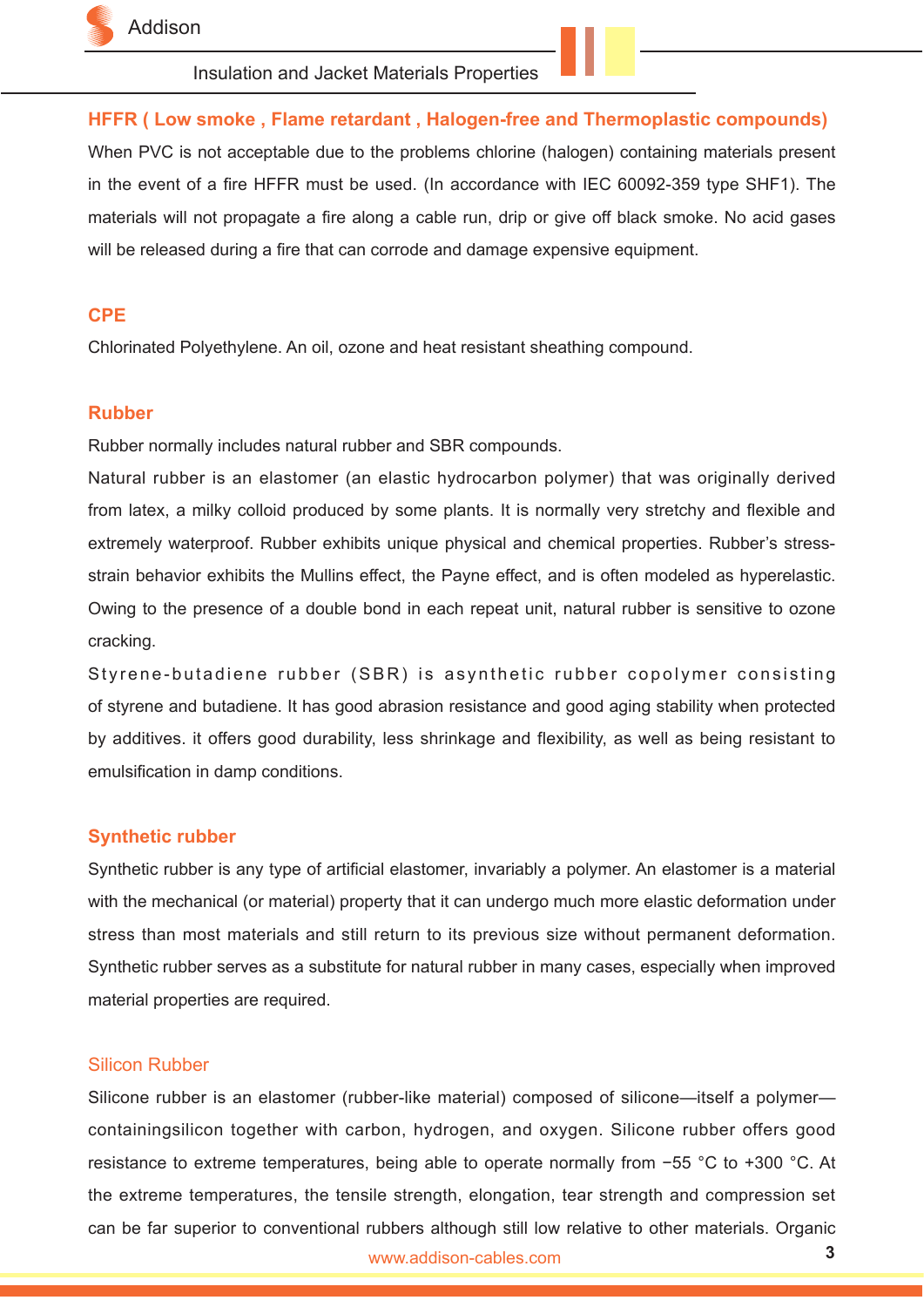rubber has a carbon to carbon backbone which can leave them susceptible to ozone, UV, heat and other ageing factors that silicone rubber can withstand well. This makes it one of the elastomers of choice in many extreme environments. Compared to organic rubbers, however, silicone rubber has a very low tensile strength.[1] For this reason, care is needed in designing products to withstand even low imposed loads. The material is also very sensitive to fatigue from cyclic loading. Silicone rubber is a highly inert material and does not react with most chemicals.

#### **Nitrile Butadiene Rubber (NBR)**

Nitrile butadiene rubber (NBR) is a family of unsaturated copolymers of 2-propenenitrile and various butadiene monomers (1,2-butadiene and 1,3-butadiene). Although its physical and chemical properties vary depending on the polymer's composition of nitrile, this form of synthetic rubber is generally resistant to oil, fuel, and other chemicals (the more nitrile within the polymer, the higher the resistance to oils but the lower the flexibility of the material).

#### **NBR/PVC**

NBR/PVC is admixture of NBR and PVC. It unite both advantages of those two materials. It has better ability to resist oil, chemicals, ozone and weather.

#### **Polybutadiene**

Polybutadiene is a highly resilient synthetic rubber. Heat buildup is lower in polybutadiene rubber based products subjected to repeat flexing during service. It is sensitive to oxidation and ozone owing to the reactivity of the double bond present in every repeat unit. Anti-oxidants are normally added to protect against cracking and deterioration.

#### **EPR**

Ethylene Propylene Rubber. A water and ozone resistant, flexile, cross linked high grade insulation material. However, relatively poor cold traction and cut growth resistance limits the use to blends with other types of rubber.

#### **EVA (Flame retardant halogen-free termoset compound)**

EVA, ethylene vinyl acetate, is a multi-functional elastomer, which resists the combined deteriorating influences of heat, oil and weather. (In accordance with IEC 60092-359 type SHF2). For offshore applications, EVA can be compounded to produce high quality cable sheathing with low smoke and flame propagation, and with no emission of halogenous acids.

www.caledonian-cables.co.uk **4** It is a polymer that approaches elastomeric materials in softness and flexibility, yet can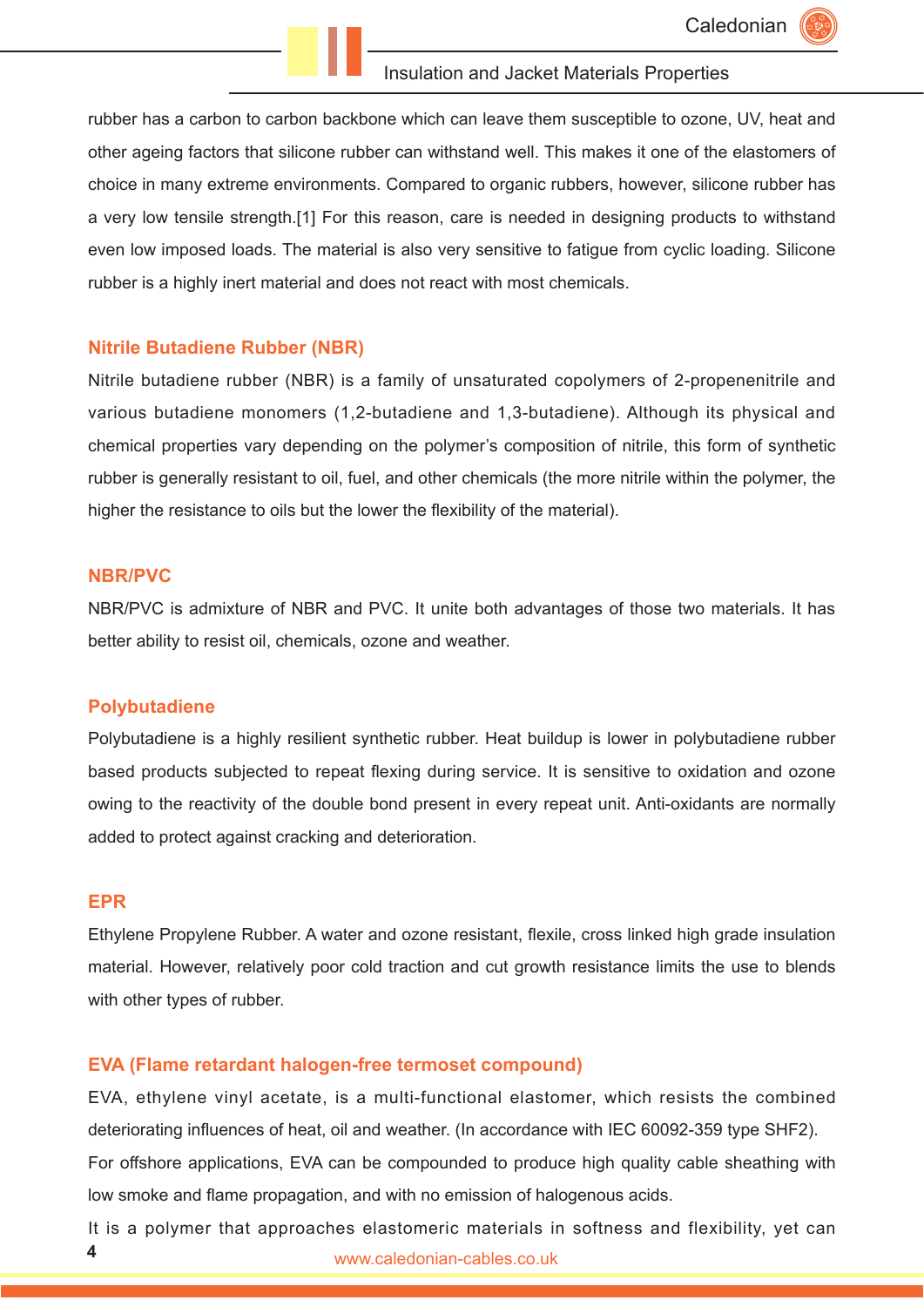

be processed like other thermoplastics. The material has good clarity and gloss, barrier properties, low-temperature toughness, stress-crack resistance, hot-melt adhesive water proof properties, and resistance to UV radiation. EVA has little or no odor and is competitive with rubber and vinyl products in many electrical applications.

#### **Neoprene (Polychloroprene)**

Neoprene in general has good chemical stability, and maintains flexibility over a wide temperature range. It is both oil-resistant and sunlight-resistant, making it ideal for many outdoor applications. The most stable colors are Black, Dark Brown, and Gray. The electrical properties are not as good as other insulation materials.

#### **CSPE (CSM)**

Chlorosulphonated Polyethylene. Oil, ozone and heat resistant sheathing material.

#### **EPDM**

EPDM (ethylene-propylene-diene elastomer), is a hydrocarbon rubber that combines electrical performance suitable for fire resistant offshore cables with mechanical toughness and resistance to ozone, UV light and heat. It's wet electrical properties are unique. It is very flexile at high and low temperatures ( -55°C to 150°C). It has good insulation resistance and dielectric strength, as well as excellent abrasion resistance. EPDM also has better cut-through resistance than Silicone rubber, which it replaces in some applications.

EPDM exhibits satisfactory compatibility with fireproof hydraulic fluids, ketones, hot and cold water, and alkalis, and unsatisfactory compatibility with most oils, gasoline, kerosene, aromatic and aliphatic hydrocarbons, halogenated solvents, and concentrated acids.

#### **PVDF**

Polyvinylidene fluoride, or polyvinylidene difluoride (PVDF) is a highly non-reactive and pure thermoplastic fluoropolymer. PVDF is a specialty plastic material in the fluoropolymer family; it is used generally in applications requiring the highest purity, strength, and resistance to solvents, acids, bases and heat and low smoke generation during a fire event. Compared to other fluoropolymers, it has an easier melt process because of its relatively low melting point of around 177 °C. It has a low density (1.78) and low cost compared to the other fluoropolymers.

### **Polytetrafluoroethylene**

www.addison-cables.com **5** It is a synthetic fluoropolymer oftetrafluoroethylene. The most well known brand name of PTFE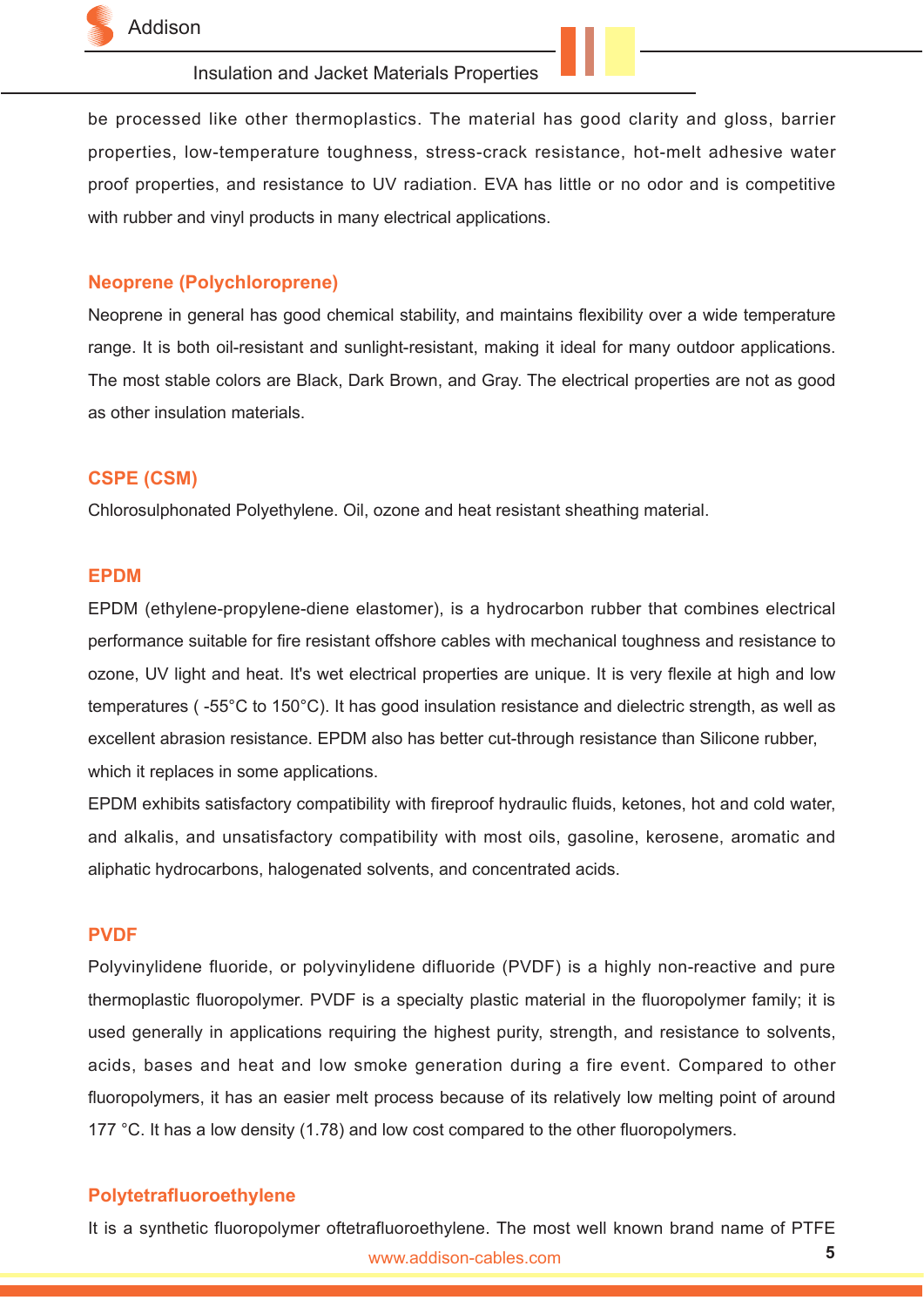is Teflon. PTFE is a fluorocarbon solid, as it is a high-molecular-weight compound consisting wholly of carbon and fluorine. It is hydrophobic. PTFE has one of the lowest coefficients of friction against any solid.

PTFE has excellent dielectric properties. Combined with its high melting temperature, this makes it the material of choice as a high-performance substitute for the weaker and lower melting point polyethylene that is commonly used in low-cost applications. This material has excellent temperature range and chemical resistance. It is not suitable where subjected to nuclear radiation and does not have good high voltage characteristics.

#### **PFA**

Perfluoroalkoxy (PFA) is very similar in composition to the fluoropolymers PTFE and FEP (fluorinated ethylene-propylene). PFA and FEP both share PTFE's useful properties of low coefficient of frictionand non-reactivity, but are more easily formable. PFA is similar to FEP in terms of its mechanical properties. These two are both superior to PTFE with regards to their flexibility. However, their ability to endure repetitive folding (flex life) is actually lower than PTFE. PFA has a higher flex life than FEP. PFA is preferable to FEP where heat is concerned, but PTFE itself is slightly more resistant to heat than both. PFA is more affected by water absorption and weathering than FEP, but is superior in terms of salt spray resistance.

#### **FEP**

In terms of corrosion resistance, Fluorinated ethylene propylene (FEP) is the only other readily available fluoropolymer that can match PTFE's own resistance to caustic agents, as it is a pure carbon-fluorine structure and fully. Thermally, FEP stands out from PTFE and PFA by having a melting point of 260 °C (500 °F), around forty degrees lower than PFA and lower again than PTFE. Electrically, PTFE, FEP and PFA have identical dielectric constants, but FEP's dielectric strength is only surpassed by PFA. However, whilst PFA has a similar dissipation factor to PTFE, FEP's dissipation is around six times that of PFA and EFTE (making it a more non-linear conductor of electrostatic fields).

### **TFE**

TFE Teflon is extrudable in a hydraulic ram type process. Lengths are limited due to amount of material in the ram, thickness of the insulation, and preform size. TFE must be extruded over a silver- or nickelcoated wire. The nickel- and silver-coated designs are rated 260°C and 200°C maximum, respectively. The cost of Teflon is approximately 8 to 10 times more per pound than PVC compounds.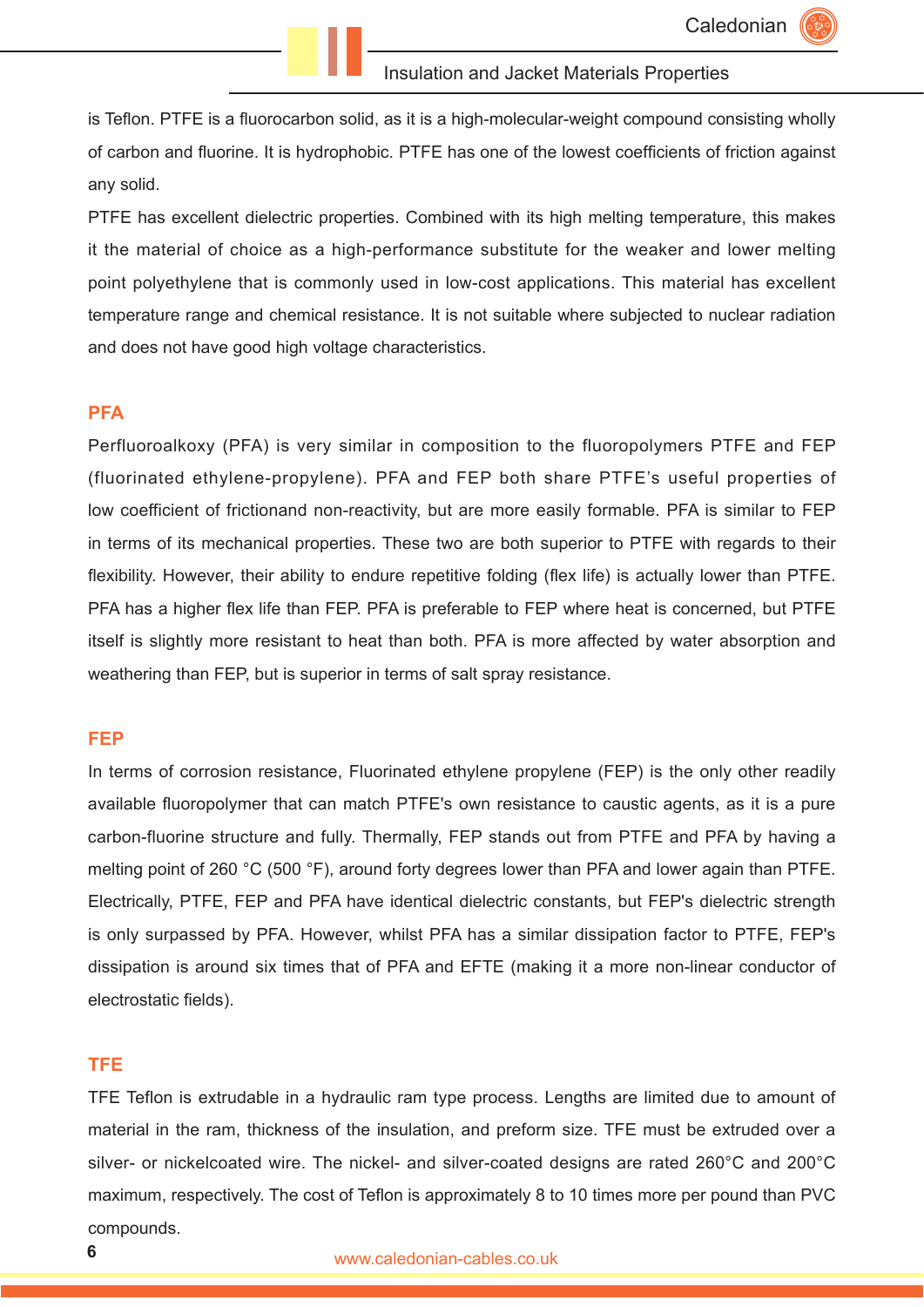

# **Characteristics of Thermoplastic Insulating and Sheath Materials**

| Designation            |                    |                                          | Electrical        |                                                 |                                   |                         |                                             |
|------------------------|--------------------|------------------------------------------|-------------------|-------------------------------------------------|-----------------------------------|-------------------------|---------------------------------------------|
| <b>VDE</b><br>initial- | Abbre-<br>viations | <b>Materials</b>                         | Density           | <b>Break down</b><br>voltage                    | Specific<br>volume<br>resistivity | Dielectric-<br>constant | <b>Dielectric</b><br>loss<br>factor         |
| code                   |                    |                                          | g/cm <sup>3</sup> | $\mathsf{KV/mm}\left(20^\circ\mathsf{C}\right)$ | Ohm·cm 20°C                       | 50 Hz/20°C              | tan δ                                       |
| Y                      | <b>PVC</b>         | Polyvinylchloride<br>compounds           | $1,35 - 1,5$      | 25                                              | $10^{13} - 10^{15}$               | $3,6 - 6$               |                                             |
| Yw                     | <b>PVC</b>         | Heat-resistant<br>$90^{\circ}$ C         | $1,3 - 1,5$       | 25                                              | $10^{12} - 10^{15}$               | $4 - 6,5$               | $4 \times 10^{-2}$<br>to                    |
| Yw                     | <b>PVC</b>         | <b>Heat-resistant</b><br>$105^{\circ}$ C | $1,3 - 1,5$       | 25                                              | $10^{12} - 10^{15}$               | $4,5 - 6,5$             | $1 \times 10^{-1}$                          |
| Yk                     | <b>PVC</b>         | <b>Cold resistant</b>                    | $1,2 - 1,4$       | 25                                              | $10^{12} - 10^{15}$               | $4,5 - 6,5$             |                                             |
| 2Y                     | <b>LDPE</b>        | Low density<br>Polyethylene              | $0,92 - 0,94$     | 70                                              | $10^{17}$                         | 2,3                     | $2 \times 10^{-4}$                          |
| 2Y                     | <b>HDPE</b>        | <b>High density</b><br>Polyethylene      | $0,94 - 0,98$     | 85                                              | $10^{17}$                         | 2,3                     | $3 \times 10^{-4}$                          |
| 2X                     | <b>VPE</b>         | <b>Cross-linked</b><br>Polyethylene      | 0,92              | 50                                              | $10^{12} - 10^{16}$               | $4 - 6$                 | $2 \times 10^{-3}$                          |
| O <sub>2</sub> Y       |                    | <b>Foamed Polyethylene</b>               | 0,65              | 30                                              | $10^{17}$                         | 1,55                    | $5 \times 10^{-4}$                          |
| 3Y                     | PS                 | Polystrole                               | 1,05              | 30                                              | $10^{16}$                         | 2,5                     | $1 \times 10^{-4}$                          |
| 4Y                     | PA                 | Polyamide                                | $1,02 - 1,1$      | 30                                              | $10^{15}$                         | 4                       | $2 \times 10^{-2}$ to<br>$1 \times 10^{-3}$ |
| 9Y                     | <b>PP</b>          | Polypropylene                            | 0, 91             | 75                                              | $10^{16}$                         | $2,3 - 2,4$             | $4 \times 10^{-4}$                          |
| <b>11Y</b>             | <b>PUR</b>         | Polyurethane                             | $1,15 - 1,2$      | 20                                              | $10^{10} - 10^{12}$               | $4 - 7$                 | $2,3 \times 10^{-2}$                        |
|                        | <b>CPE</b>         | <b>Chlorinated</b><br>Polyethylene       | 1,16              | 20                                              | $10^{12} - 10^{13}$               | 5,5                     | $2,8 \times 10^{-2}$                        |
| <b>12Y</b>             | TPE-E              | Polyester<br><b>Elastomer</b>            | $1,2 - 1,4$       | 40                                              | $>10^{10}$                        | $3,7 - 5,1$             | $1.8 \times 10^{-2}$                        |
| 91Y                    | TPE-O              | Polyolefine<br><b>Elastomer</b>          | $0,89 - 1,0$      | 30                                              | $>$ 10 <sup>10</sup>              | $2,7 - 3,6$             |                                             |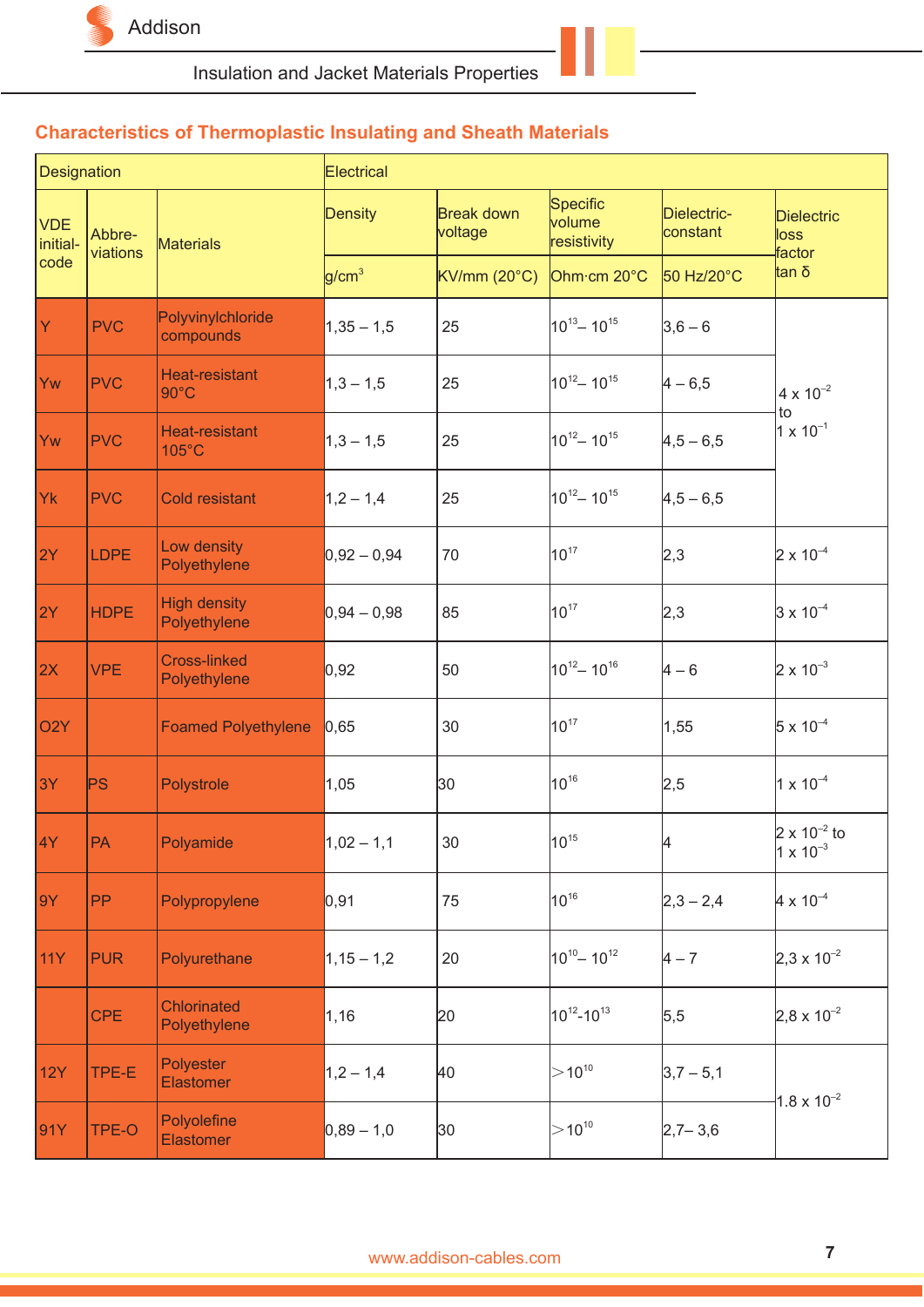Caledonian

# Insulation and Jacket Materials Properties

| Designation            |              |                                     | Thermic             |                                   |            |                     |                               |                                    |                      |                         |
|------------------------|--------------|-------------------------------------|---------------------|-----------------------------------|------------|---------------------|-------------------------------|------------------------------------|----------------------|-------------------------|
| <b>VDE</b><br>initial- | Abbre-       | <b>Materials</b>                    | Working temp.       |                                   | Melt-temp. | Oxygen<br>index LOI | <b>Heating</b><br>$value H_0$ | Thermal-<br>conductivity Corrosive | gases in             | Radiation<br>resistance |
| code                   | viations     |                                     | Perma-<br>nent (°C) | <b>Short</b><br>$time(^{\circ}C)$ | $+$ °C     | (% O <sub>2</sub> ) | $MJ·kg-1$                     | $W \cdot K^{-1} \cdot m^{-1}$      | case of fire Mrad    |                         |
| Y                      | <b>PVC</b>   | Polyvinylchloride-30<br>compounds   | $+70$               | $+100$                            | >140       |                     | 17-25                         |                                    |                      |                         |
| Yw                     | <b>PVC</b>   | Heat-resistant<br>$90^{\circ}$ C    | $-20$<br>+90        | $+120$                            | >140       | 23-42               | 16-22                         |                                    | Hydrogen             | 80                      |
| Yw                     | <b>PVC</b>   | Heat-resistant<br>105°C             | $-20$<br>$+105$     | $+120$                            | >140       |                     | 16-20                         | 0,17                               | chloride             |                         |
| Yk                     | <b>PVC</b>   | <b>Cold resistant</b>               | $-40$<br>$+70$      | $+100$                            | >140       | 24-42               | 17-24                         |                                    |                      |                         |
| 2Y                     | <b>LDPE</b>  | Low density<br>Polyethylene         | $-50$<br>$+70$      | $+100$                            | 105-110    |                     |                               | 0,3                                |                      |                         |
| 2Y                     | <b>HDPE</b>  | <b>High density</b><br>Polyethylene | $-50$<br>$+100$     | $+120$                            | 130        | $\leq$ 22           |                               | 0,4                                | No                   | 100                     |
| 2X                     | <b>VPE</b>   | <b>Cross-linked</b><br>Polyethylene | -35<br>+90          | $+100$                            |            |                     | 42-44                         | 0,3                                |                      |                         |
| O <sub>2</sub> Y       |              | Foamed<br>Polyethylene              | $-40$<br>$+70$      | $+100$                            | 105        | 18-30               |                               | 0,25                               |                      |                         |
| 3Y                     | PS           | Polystrole                          | $-50$<br>+80        | $+100$                            | >120       | $\leq$ 22           | 40-43                         | 0,25                               | No                   | 80                      |
| 4Y                     | PA           | Polyamide                           | $-60$<br>$+105$     | $+125$                            | 210        | $\leqslant$ 22      | 27-31                         | 0,23                               |                      | 10                      |
| 9Y                     | PP           | Polypropylene                       | $-10$<br>$+100$     | $+140$                            | 160        |                     | 42-44                         | 0, 19                              | No                   |                         |
| <b>11Y</b>             | <b>PUR</b>   | Polyurethane                        | $-55$<br>+80        | $+100$                            | 150        | 20-26               | $20 - 26$                     | 0,25                               |                      | 100(500)                |
|                        | <b>CPE</b>   | <b>Chlorinated</b><br>Polyethylene  | $-55$<br>$+60$      | $+110$                            | 150-170    | $22 - 27$           | 27,6                          | 0, 144                             | Hydrogen<br>chloride | 50                      |
| <b>12Y</b>             | TPE-E        | Polyester<br><b>Elastomer</b>       | $-50$               | $+140$                            | 190        | ≤29                 | 20-25                         | 0,5                                |                      | 10                      |
| 91Y                    | <b>TPE-O</b> | Polyolefine<br><b>Elastomer</b>     | $+100$              | $+130$                            | 150        | $≤25$               | 23-28                         | 1,5                                | No                   | 10                      |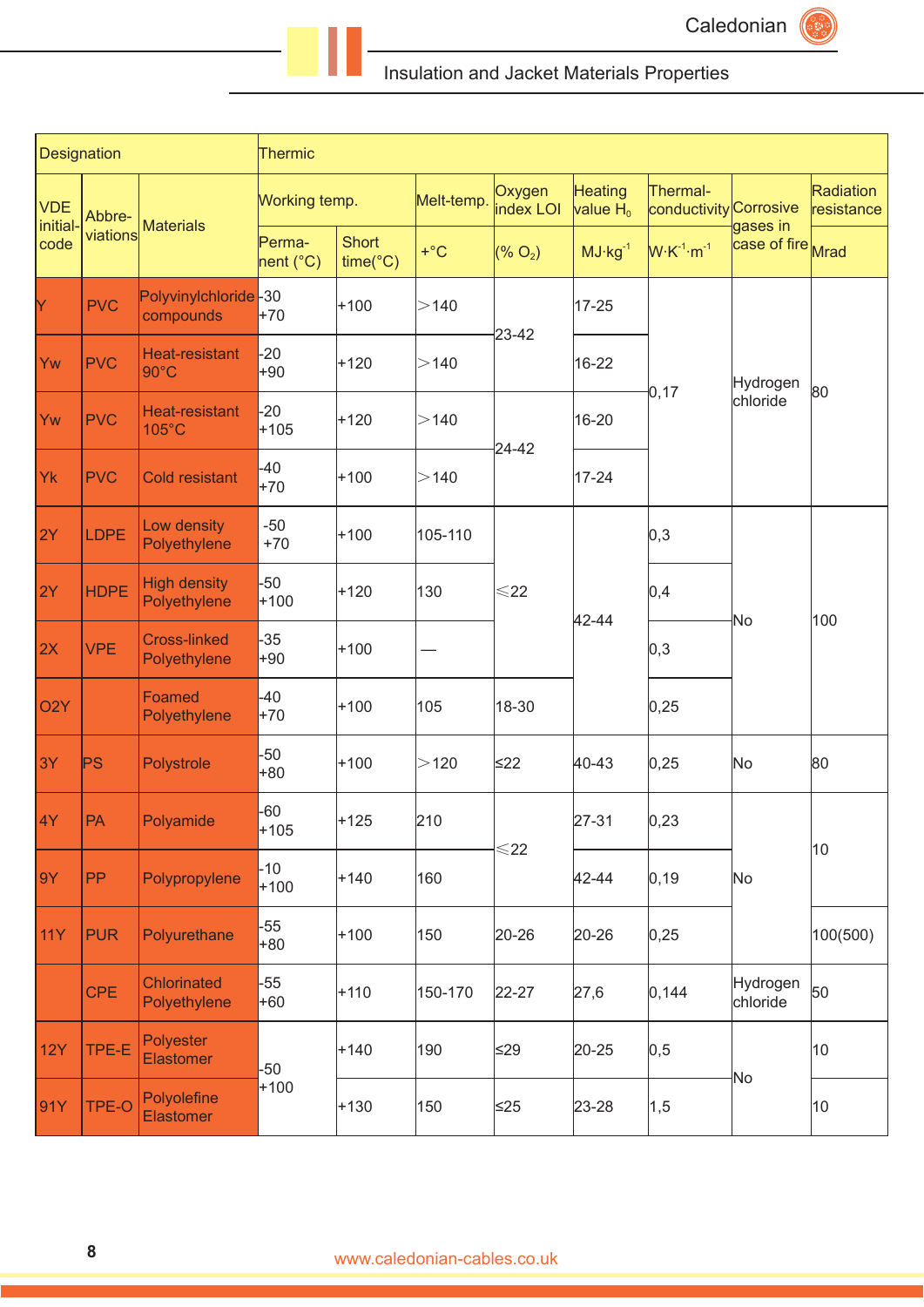

| Designation            |             |                                         | Mechanical        |                        |                |                     | Halogen      |  |
|------------------------|-------------|-----------------------------------------|-------------------|------------------------|----------------|---------------------|--------------|--|
| <b>VDE</b><br>initial- | Abbre-      | <b>Materials</b>                        | Tensile strength  | Elongation at<br>break | Shore hardness | Water<br>absorbtion | Halogen-free |  |
| code                   | viations    |                                         | N/mm <sup>2</sup> | $\%$                   |                | $\frac{9}{6}$       |              |  |
| Y                      | <b>PVC</b>  | Polyvinylchloride<br>compounds          |                   |                        |                |                     |              |  |
| Yw                     | <b>PVC</b>  | <b>Heat-resistant</b><br>$90^{\circ}$ C | $10 - 25$         | 130-350                |                |                     | No           |  |
| Yw                     | <b>PVC</b>  | Heat-resistant<br>105°C                 |                   |                        | 70-95(A)       | 0,4                 |              |  |
| Yk                     | <b>PVC</b>  | <b>Cold resistant</b>                   |                   |                        |                |                     |              |  |
| 2Y                     | <b>LDPE</b> | Low density<br>Polyethylene             | $10 - 20$         | 400-600                | $43 - 50(D)$   |                     |              |  |
| 2Y                     | <b>HDPE</b> | <b>High density</b><br>Polyethylene     | 20-30             | 500-1000               | $60 - 63(D)$   | 0, 1                | Yes          |  |
| 2X                     | <b>VPE</b>  | <b>Cross-linked</b><br>Polyethylene     | 12,5-20           | 300-400                | $40-45(D)$     |                     |              |  |
| O <sub>2</sub> Y       |             | Foamed<br>Polyethylene                  | $8 - 12$          | 350-450                |                |                     | Conditional* |  |
| 3Y                     | PS          | Polystrole                              | 55-65             | 300-400                | $35-50(D)$     | 0,4                 |              |  |
| 4Y                     | PA          | Polyamide                               | 50-60             | 50-170                 |                | $1,0-1,5$           | Yes          |  |
| 9Y                     | PP          | Polypropylene                           | 20-35             | 300                    | $55-60(D)$     | 0,1                 |              |  |
| <b>11Y</b>             | <b>PUR</b>  | Polyurethane                            | 30-45             | 500-700                | 70-100(A)      | 1, 5                | Yes**        |  |
|                        | <b>CPE</b>  | <b>Chlorinated</b><br>Polyethylene      | 12,5              | 700                    | 70(A)          | 0.01                | No           |  |
| <b>12Y</b>             | TPE-E       | Polyester<br>Elastomer                  | 30                |                        | 85(A)<br>70(D) |                     |              |  |
| 91Y                    | TPE-O       | Polyolefine<br>Elastomer                | 20                | $>$ 300                | 55(A)<br>70(D) | 1,5                 | Yes          |  |

\*The propellent may be e.g. Fluor-Chlor-Hydrocarbon

\*\*depend on the type compound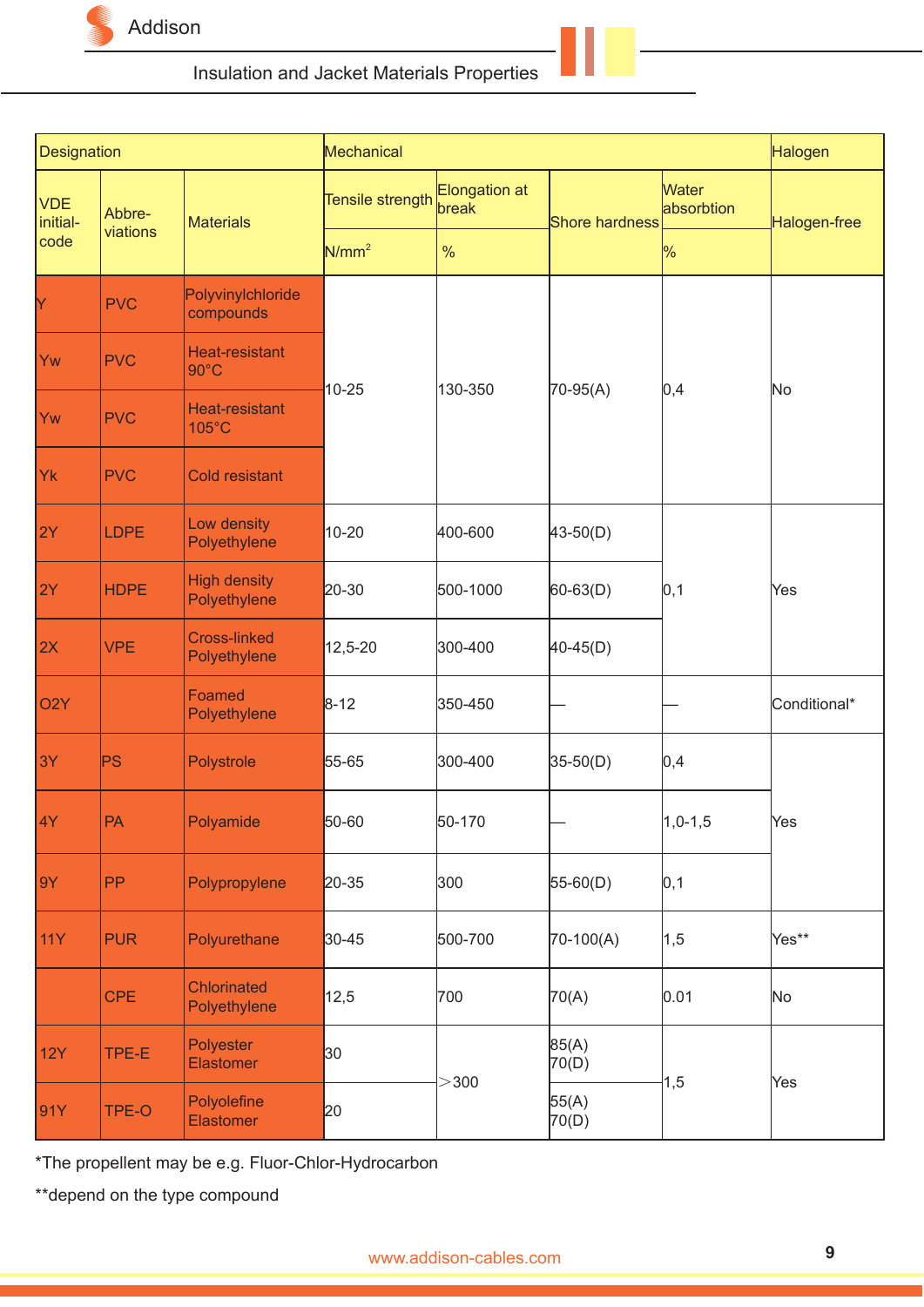

| Designation                           |                    |                                     | Properties              |                    |                          |                                       |                        |       |                                   |                     |  |  |  |  |
|---------------------------------------|--------------------|-------------------------------------|-------------------------|--------------------|--------------------------|---------------------------------------|------------------------|-------|-----------------------------------|---------------------|--|--|--|--|
| <b>VDE</b><br><i>initial-</i><br>code | Abbre-<br>viations | <b>Materials</b>                    | Oxidation<br>resistance | Heat<br>resistance | <b>Oil</b><br>resistance | Low-<br>temperaturesun<br>flexibility | Weather,<br>resistance | Ozone | Abrasion<br>resistance resistance | Flame<br>resistance |  |  |  |  |
| Y                                     | <b>PVC</b>         | Polyvinylchloride<br>compounds      |                         |                    |                          |                                       |                        |       |                                   |                     |  |  |  |  |
| Yw                                    | <b>PVC</b>         | Heat-resistant<br>$90^{\circ}$ C    |                         |                    |                          |                                       |                        |       |                                   |                     |  |  |  |  |
| Yw                                    | <b>PVC</b>         | Heat-resistant<br>105°C             | E                       | G-E                | F                        | $P-G$                                 | G-E                    | Έ     | F-G                               | E                   |  |  |  |  |
| Yk                                    | <b>PVC</b>         | Cold resistant                      |                         |                    |                          |                                       |                        |       |                                   |                     |  |  |  |  |
| 2Y                                    | <b>LDPE</b>        | Low density<br>Polyethylene         | E                       | G                  | lG-E                     | E                                     | Ε                      | Ε     | G                                 | P                   |  |  |  |  |
| 2Y                                    | <b>HDPE</b>        | <b>High density</b><br>Polyethylene | E                       | E                  | G-E                      | Ε                                     | Ε                      | Ε     | Ε                                 | P                   |  |  |  |  |
| 2X                                    | <b>VPE</b>         | <b>Cross-linked</b><br>Polyethylene | E                       | G                  | G                        | 0                                     | ΙG                     | Ε     | F-G                               | $F-G$               |  |  |  |  |
| O <sub>2</sub> Y                      |                    | Foamed<br>Polyethylene              | E                       | G                  | G                        | Ε                                     | Ε                      | E     | F                                 | P                   |  |  |  |  |
| 3Y                                    | <b>PS</b>          | Polystrole                          | E                       | Ε                  | G                        | E                                     | F-G                    | F     | G                                 | Þ                   |  |  |  |  |
| 4Y                                    | PA                 | Polyamide                           | E                       | E                  | E                        | ΙG                                    | E                      | Ε     | E                                 | D                   |  |  |  |  |
| 9Y                                    | PP                 | Polypropylene                       | E,                      | Ε                  | F                        | Þ                                     | E                      | Ε     | F-G                               | P                   |  |  |  |  |
| <b>11Y</b>                            | <b>PUR</b>         | Polyurethane                        | E.                      | G                  | Ε                        | βG                                    | ΙG                     | Ε     | O                                 | P                   |  |  |  |  |
|                                       | <b>CPE</b>         | Chlorinated<br>Polyethylene         | E                       | Ε                  | Ε                        | E                                     | Ε                      | Ε     | $E-O$                             | E                   |  |  |  |  |
| 12Y                                   | TPE-E              | Polyester<br>Elastomer              | E                       | Ε                  | Ε                        | E                                     | E                      | Ε     | E                                 | IF                  |  |  |  |  |
| 91Y                                   | TPE-O              | Polyolefine<br><b>Elastomer</b>     | E                       | E                  | F                        | Ε                                     | E                      | Ε     | F                                 | F-G                 |  |  |  |  |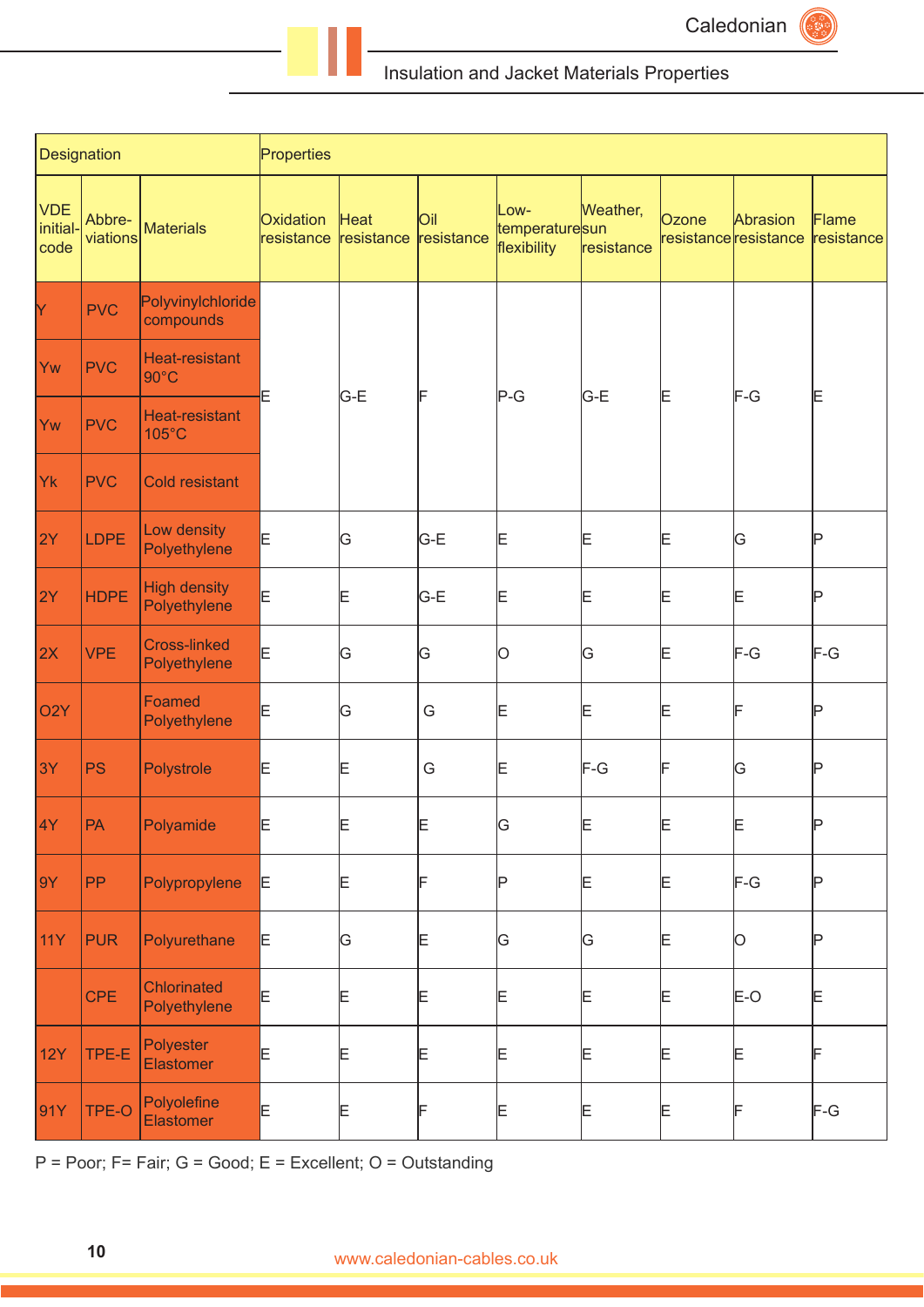

|                                | Designation        |                                         | Properties   |                                          |        |                                                                         |                                                                                           |                                                        |                       |  |  |  |  |
|--------------------------------|--------------------|-----------------------------------------|--------------|------------------------------------------|--------|-------------------------------------------------------------------------|-------------------------------------------------------------------------------------------|--------------------------------------------------------|-----------------------|--|--|--|--|
| <b>VDE</b><br>initial-<br>code | Abbre-<br>viations | <b>Materials</b>                        | <b>Water</b> | Acid<br>resistance resistance resistance | Alkali | Aliphatic<br>hydrocarbons<br>resistance<br>(Gasoline,<br>kerosene, etc) | Aromatic<br>hydrocarbons<br>resistance<br>(Benzol, toluol, <i>(Degreaser</i><br>$ etc.$ ) | Halogenated<br>hydrocarbons<br>resistance<br>solvents) | Alcohol<br>resistance |  |  |  |  |
| Y                              | <b>PVC</b>         | Polyvinylchloride<br>compounds          |              |                                          |        |                                                                         |                                                                                           |                                                        |                       |  |  |  |  |
| Yw                             | <b>PVC</b>         | <b>Heat-resistant</b><br>$90^{\circ}$ C | $F-G$        | G-E                                      |        | IP                                                                      | lP-F                                                                                      | $P-F$                                                  | $P-F$                 |  |  |  |  |
| Yw                             | <b>PVC</b>         | <b>Heat-resistant</b><br>105°C          |              |                                          | G-E    |                                                                         |                                                                                           |                                                        |                       |  |  |  |  |
| Yk                             | <b>PVC</b>         | <b>Cold resistant</b>                   |              |                                          |        |                                                                         |                                                                                           |                                                        |                       |  |  |  |  |
| 2Y                             | <b>LDPE</b>        | Low density<br>Polyethylene             | E            | G-E                                      | G-E    | G-E                                                                     | P                                                                                         | G                                                      | Ε                     |  |  |  |  |
| 2Y                             | <b>HDPE</b>        | <b>High density</b><br>Polyethylene     | E            | Ε                                        | E      | G-E                                                                     | Þ                                                                                         | G                                                      | Ε                     |  |  |  |  |
| 2X                             | <b>VPE</b>         | <b>Cross-linked</b><br>Polyethylene     | G-E          | G-E                                      | G-E    | F                                                                       | ⊫                                                                                         |                                                        | Ε                     |  |  |  |  |
| O <sub>2</sub> Y               |                    | Foamed<br>Polyethylene                  | E            | G-E                                      | G-E    | G                                                                       | Þ                                                                                         | G                                                      | Ε                     |  |  |  |  |
| 3Y                             | <b>PS</b>          | Polystrole                              | G            | G-E                                      | Ε      | Þ                                                                       | Þ                                                                                         | Þ                                                      | Ε                     |  |  |  |  |
| 4Y                             | PA                 | Polyamide                               | $P-F$        | P-F                                      | ⊫      | IJ                                                                      | ĮĠ                                                                                        | G                                                      |                       |  |  |  |  |
| 9Y                             | PP                 | Polypropylene                           | E            | Ε                                        | E      | $P-F$                                                                   | $P-F$                                                                                     | P                                                      | E                     |  |  |  |  |
| <b>11Y</b>                     | <b>PUR</b>         | Polyurethane                            | $P-G$        | IF                                       |        | $P-G$                                                                   | $P-G$                                                                                     | $P-G$                                                  | $P-G$                 |  |  |  |  |
|                                | <b>CPE</b>         | <b>Chlorinated</b><br>Polyethylene      | E            | Ε                                        | E      | G-E                                                                     | E                                                                                         | E                                                      | E-O                   |  |  |  |  |
| <b>12Y</b>                     | TPE-E              | Polyester<br><b>Elastomer</b>           | E            | ⊩                                        |        | G-E                                                                     | Ε                                                                                         | E                                                      | $E-O$                 |  |  |  |  |
| 91Y                            | TPE-O              | Polyolefine<br><b>Elastomer</b>         | E            | G                                        | G      | G-E                                                                     | Ε                                                                                         | Ε                                                      | $E-O$                 |  |  |  |  |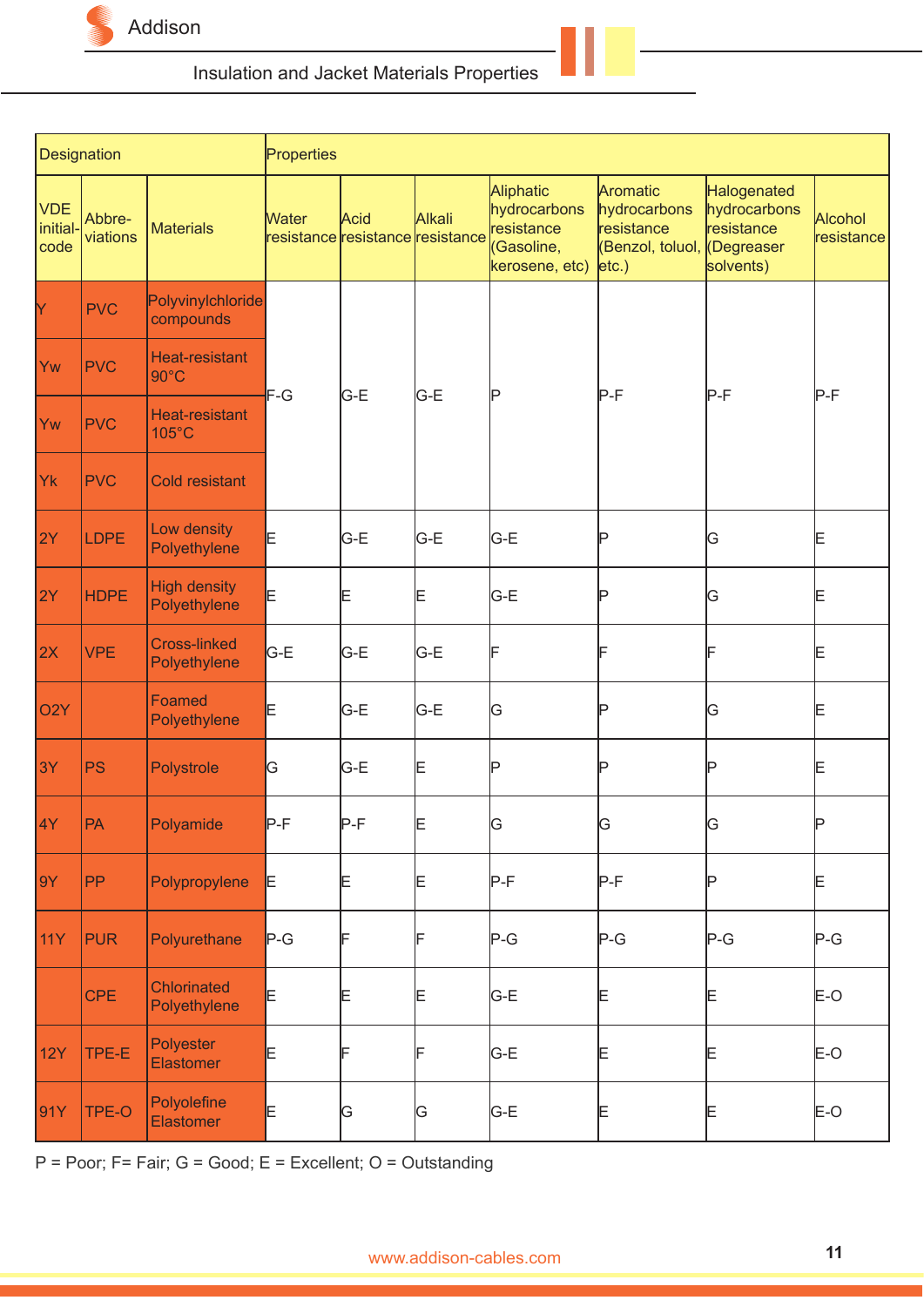# **Characteristics of Elastomer Insulating and Sheath Materials**

| <b>Designation</b>     |                         |                                                | Electrical        |                          |                                   |                         |                                              |  |  |
|------------------------|-------------------------|------------------------------------------------|-------------------|--------------------------|-----------------------------------|-------------------------|----------------------------------------------|--|--|
| <b>VDE</b><br>initial- | Abbre-<br>viations      | <b>Materials</b>                               | Density           | Break down<br>voltage    | Specific<br>volume<br>resistivity | Dielectric-<br>constant | <b>Dielectric</b><br>loss<br>factor          |  |  |
| code                   |                         |                                                | g/cm <sup>3</sup> | KV/mm<br>$(20^{\circ}C)$ | Ohm·cm 20°C                       | 50 Hz/20°C              | tan δ                                        |  |  |
| G                      | <b>NR</b><br><b>SBR</b> | Natural rubber<br>Styrene-butadiene rubber     | $1, 5 - 1, 7$     | 20                       | $10^{12} - 10^{15}$               | $3-5$                   | $1,9 \times 10^{-2}$                         |  |  |
| 2G                     | <b>SiR</b>              | Silicon rubber                                 | $1, 2 - 1, 3$     | 20                       | $10^{15}$                         | $3-4$                   | $6x 10^{-3}$                                 |  |  |
| 3G                     | <b>EPR</b>              | <b>Ethylene Propylene</b><br>Rubber compounds  | $1,3 - 1,55$      | 20                       | $10^{14}$                         | $3 - 3, 8$              | $3,4 \times 10^{-3}$                         |  |  |
| 4G                     | <b>EVA</b>              | Ethylene vinyl acetate<br>compounds            | $1,3 - 1,5$       | 30                       | $10^{12}$                         | $5 - 6, 5$              | $2 \times 10^{-2}$                           |  |  |
| 5G                     | <b>CR</b>               | Polychloroprene<br>compounds                   | $1,4 - 1,65$      | 20                       | $10^{10}$                         | $6 - 8,5$               | $5 \times 10^{-2}$                           |  |  |
| 6G                     | <b>CSM</b>              | Chlorosulphonated<br>polyethylene compounds    | $1,3-1,6$         | 25                       | $10^{12}$                         | $6-9$                   | $2,8 \times 10^{-2}$                         |  |  |
|                        | <b>EPDM</b>             | Ethylene-propylene-diene<br>elastomer          | $0,86-2,0$        | 35                       | $10^{21}$                         | $2,2-3,0$               | $ 0,5 \times 10^{-3}$ -1x<br>$10^{-2}$       |  |  |
|                        | <b>NBR</b>              | Nitrile butadiene rubber                       | $1,0-1,49$        | 20                       | $10^{14} - 10^{15}$               | $6 - 8, 5$              | $5 \times 10^{-2} - 5.5 \times$<br>$10^{-2}$ |  |  |
|                        | NBR/PVC                 | Nitrile butadiene rubber/<br>Polyvinylchloride | $0,144-0,24$      | 20                       | $10^{10}$                         | $6 - 8,5$               | $5 \times 10^{-2}$                           |  |  |
|                        | <b>BR</b>               | Polybutadiene                                  | $0,9-1,0$         | 20                       | $10^{10}$                         | $3-4$                   | $5 \times 10^{-2}$                           |  |  |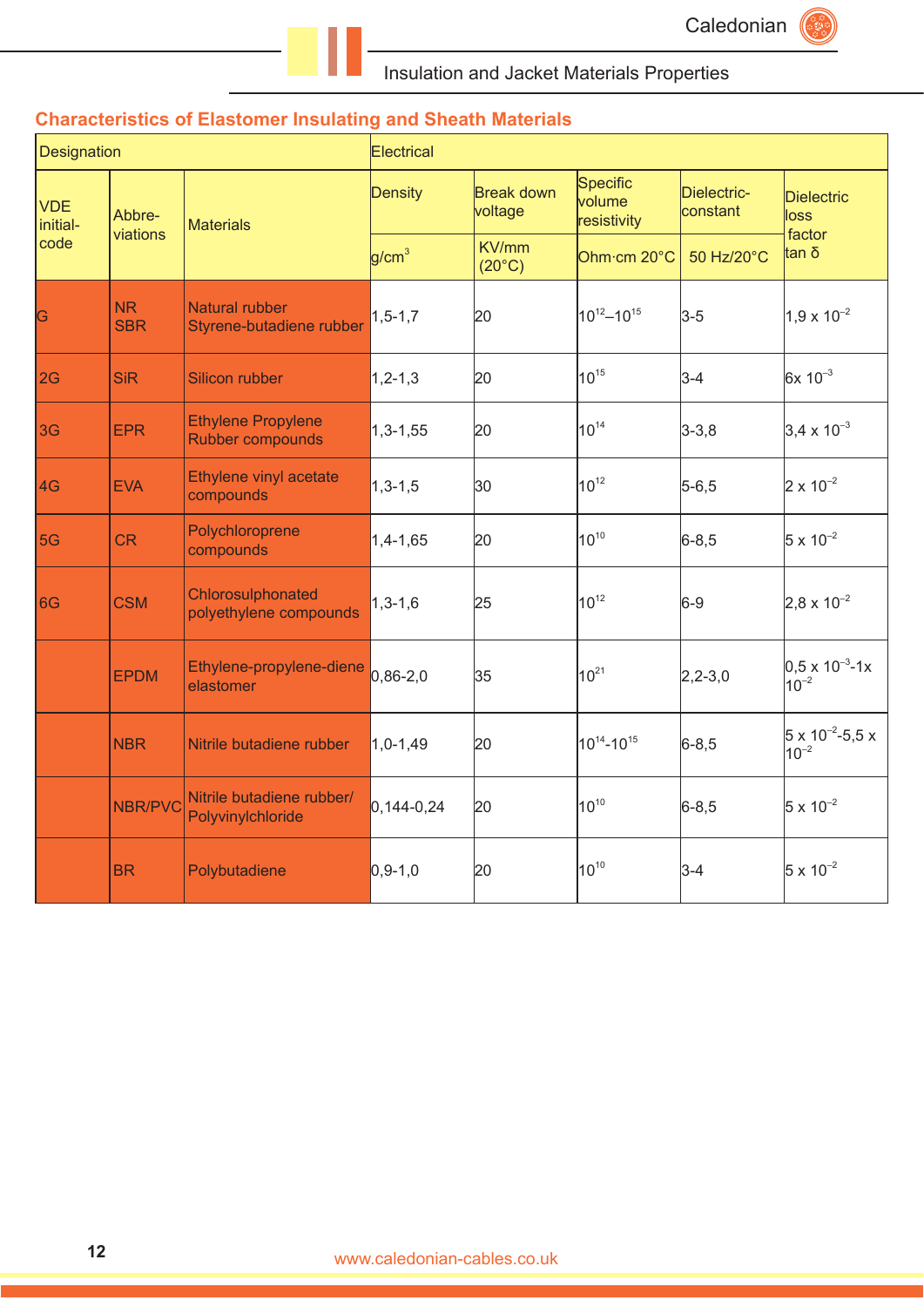

| Designation            |                         |                                                            | <b>Thermic</b>                   |                        |            |                                          |             |                                  |                                    |                         |
|------------------------|-------------------------|------------------------------------------------------------|----------------------------------|------------------------|------------|------------------------------------------|-------------|----------------------------------|------------------------------------|-------------------------|
| <b>VDE</b><br>initial- | Abbre-<br>viations      | <b>Materials</b>                                           | Working temp.                    |                        | Melt-temp. | Oxygen<br>index LOI value H <sub>0</sub> | Heating     | Thermal-<br>conductivity case of | Corrosive<br>gases in<br>fire      | Radiation<br>resistance |
| code                   |                         |                                                            | Permanent Short<br>$(^{\circ}C)$ | $time$ <sup>°</sup> C) | $+$ °C     | (% O <sub>2</sub> )                      | $MJ·kg-1$   | $W \cdot K^{-1} \cdot m^{-1}$    |                                    | Mrad                    |
| G                      | <b>NR</b><br><b>SBR</b> | Natural rubber<br>Styrene-<br>butadiene rubber             | 65<br>$+60$                      | $+120$                 |            | $\frac{8}{2}$                            | $21 - 25$   |                                  |                                    | 100                     |
| 2G                     | <b>SiR</b>              | Silicon rubber                                             | - 60<br>$+180$                   | +260                   |            | 25-35                                    | $17 - 19$   | 0,22                             |                                    | 50                      |
| 3G                     | <b>EPR</b>              | <b>Ethylene</b><br>Propylene<br><b>Rubber</b><br>compounds | 30<br>$+90$                      | $+160$                 |            | %22                                      | $ 21 - 25 $ |                                  | No                                 | 200                     |
| 4G                     | <b>EVA</b>              | <b>Ethylene</b><br>vinyl acetate<br>compounds              | 30<br>$+125$                     | +200                   |            |                                          | 19–23       |                                  |                                    | 100                     |
| 5G                     | <b>CR</b>               | Polychloro-prene - 40<br>compounds                         | $+100$                           | $+140$                 |            |                                          | 14–19       |                                  |                                    |                         |
| 6G                     | <b>CSM</b>              | Chlorosul-<br>phonated<br>polyethylene<br>compounds        | 30<br>$+80$                      | $+140$                 | $+160$     | $30 - 35$                                | 19–23       |                                  | Hydrogen <sub>50</sub><br>chloride |                         |
|                        | <b>EPDM</b>             | Ethylene-<br>propylene-diene<br>elastomer                  | $-30$<br>$+110$                  | $+120$                 | $+160$     | $30 - 35$                                | $ 14 - 19$  | 0,26                             | No                                 | 50                      |
|                        | <b>NBR</b>              | Nitrile butadiene<br>rubber                                | - 40<br>$+110$                   | $+140$                 | $+160$     | $ 30 - 35 $                              | 14-19       | 0,25                             | No                                 | 50                      |
|                        | NBR/<br><b>PVC</b>      | Nitrile butadiene<br>rubber/<br>Polyvinylchloride          | $-40$<br>$+105$                  | $+140$                 | $+160$     | 28                                       | 14–19       | 0,25                             | Hydrogen 50<br>chloride            |                         |
|                        | <b>BR</b>               | Polybutadiene                                              | $-70$<br>$+70$                   | $+140$                 | $+160$     | $ 30 - 35 $                              | 14-19       | 0,25                             | No                                 | 50                      |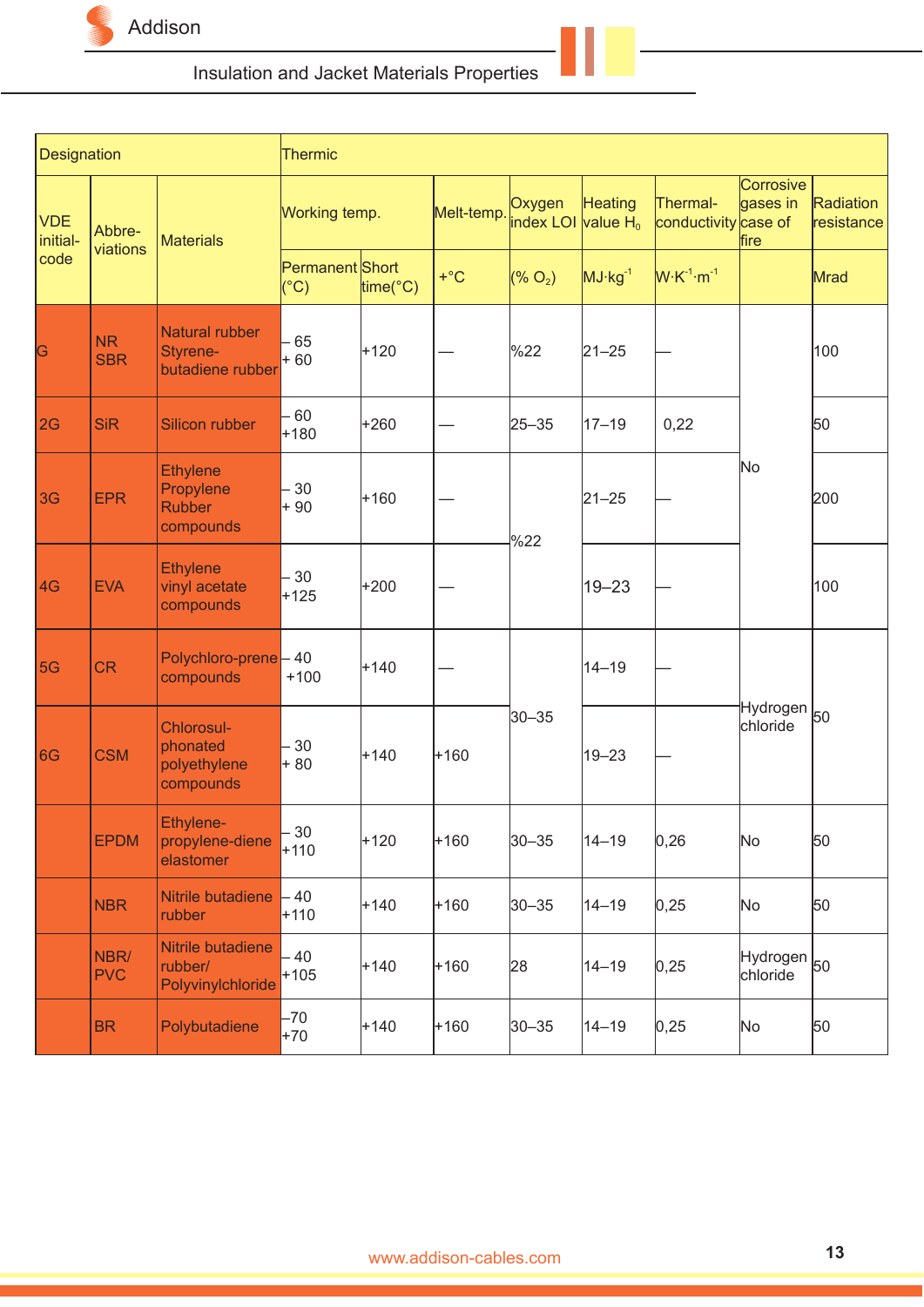

| <b>Designation</b>     |                         |                                                                 | Mechanical                                  |         |               |                            | Halogen      |  |
|------------------------|-------------------------|-----------------------------------------------------------------|---------------------------------------------|---------|---------------|----------------------------|--------------|--|
| <b>VDE</b><br>initial- | Abbre-                  | <b>Materials</b>                                                | Tensile strength <mark>Elongation at</mark> |         | Shore         | <b>Water</b><br>absorbtion | Halogen-free |  |
| code                   | viations                |                                                                 | N/mm <sup>2</sup>                           | %       | hardness      | $\frac{9}{6}$              |              |  |
| G                      | <b>NR</b><br><b>SBR</b> | Natural rubber<br>Styrene-butadiene<br>rubber                   |                                             | 300-600 | $60 - 70$ (A) |                            | No           |  |
| 2G                     | <b>SiR</b>              | Silicon rubber                                                  | $5 - 10$                                    |         | $40 - 80$ (A) |                            |              |  |
| 3G                     | <b>EPR</b>              | <b>Ethylene Propylene</b><br>Rubber compounds                   |                                             | 200-400 | $65 - 85(A)$  | 1,0                        | Yes          |  |
| 4G                     | <b>EVA</b>              | Ethylene vinyl acetate<br>compounds                             | $8 - 12$                                    | 250-350 | $70 - 80$ (A) |                            | <b>No</b>    |  |
| 5G                     | <b>CR</b>               | Polychloroprene<br>compounds                                    |                                             | 400-700 | $55 - 70$ (A) |                            |              |  |
| 6G                     | <b>CSM</b>              | Chlorosulphonated<br>polyethylene<br>compounds                  | $10 - 20$                                   | 350-600 | $60 - 70$ (A) | 1,5                        | No           |  |
|                        | <b>EPDM</b>             | Ethylene-propylene-<br>diene elastomer                          | $10 - 25$                                   | 250-500 | $40 - 90$ (A) | 0.2                        | Yes          |  |
|                        | <b>NBR</b>              | Nitrile butadiene rubber 10-25                                  |                                             | 350-650 | $40 - 90$ (A) | 11                         | Yes          |  |
|                        | <b>NBR/PVC</b>          | Nitrile butadiene rubber/ <sub>10-20</sub><br>Polyvinylchloride |                                             | 400-700 | 80-90 (A)     |                            | No           |  |
|                        | <b>BR</b>               | Polybutadiene                                                   | $10 - 15$                                   | 200-400 | $48 - 80$ (A) | 11                         | Yes          |  |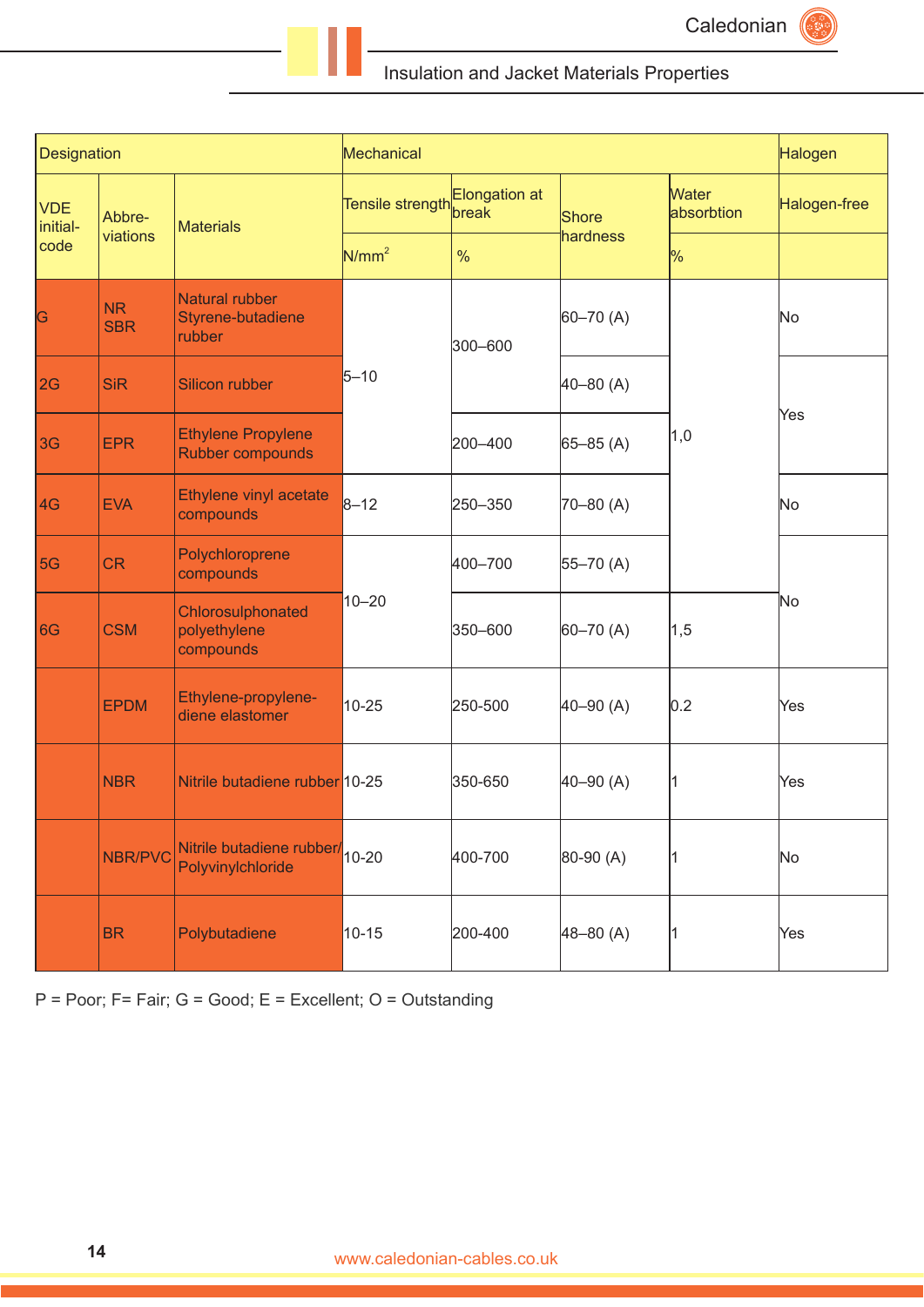

| Designation                    |                    |                                                            | Properties              |                               |     |                                         |                               |                     |                        |                     |
|--------------------------------|--------------------|------------------------------------------------------------|-------------------------|-------------------------------|-----|-----------------------------------------|-------------------------------|---------------------|------------------------|---------------------|
| <b>VDE</b><br>initial-<br>code | Abbre-<br>viations | <b>Materials</b>                                           | Oxidation<br>resistance | Heat<br>resistance resistance | Oil | Low-<br>tempe-<br>rature<br>flexibility | Weather,<br>sun<br>resistance | Ozone<br>resistance | Abrasion<br>resistance | Flame<br>resistance |
|                                | <b>NR</b>          | Natural rubber                                             | F                       | F                             | Þ   | G                                       | F                             | Þ                   | E                      | Þ                   |
| G                              | <b>SBR</b>         | Styrene-<br>butadiene rubber                               | βG                      | F                             | Þ   | Ε                                       |                               | ΙP                  | E                      | P                   |
| 2G                             | <b>SiR</b>         | <b>Silicon rubber</b>                                      | E                       | G                             | F-G | O                                       | 0                             | O                   | F                      | $F-G$               |
| 3G                             | <b>EPR</b>         | <b>Ethylene</b><br>Propylene<br><b>Rubber</b><br>compounds | G                       | E                             | IF  | G-E                                     | Ε                             | Ε                   | G                      | IP                  |
| 4G                             | <b>EVA</b>         | <b>Ethylene</b><br>vinyl acetate<br>compounds              | G                       | G                             | G   | F-G                                     | G-E                           | ΙG                  | G-E                    | IP                  |
| 5G                             | <b>CR</b>          | Polychloro-prene <sup>c</sup><br>compounds                 |                         | G                             | G   | F-G                                     | ΙG                            | G                   | G-E                    | ΙG                  |
| 6G                             | <b>CSM</b>         | Chlorosul-<br>phonated<br>polyethylene<br>compounds        | E                       | E                             | ΙG  | F                                       | Ε                             | Ε                   | G                      | ΙG                  |
|                                | <b>EPDM</b>        | Ethylene-<br>propylene-diene<br>elastomer                  | E                       | Ε                             | P   | G-E                                     | Ε                             | Ε                   | G                      | IP                  |
|                                | <b>NBR</b>         | Nitrile butadiene<br>rubber                                | ⊫                       | G                             | G-E | F                                       | $F-G$                         | ΙP                  | G-E                    | IP                  |
|                                | NBR/<br><b>PVC</b> | Nitrile butadiene<br>rubber/<br>Polyvinylchloride          | E                       | G                             | G   | F                                       | G                             | G                   | E                      | G                   |
|                                | <b>BR</b>          | Polybutadiene                                              | G.                      | F                             | Þ   | Ε                                       |                               | ℙ                   | E                      | IP                  |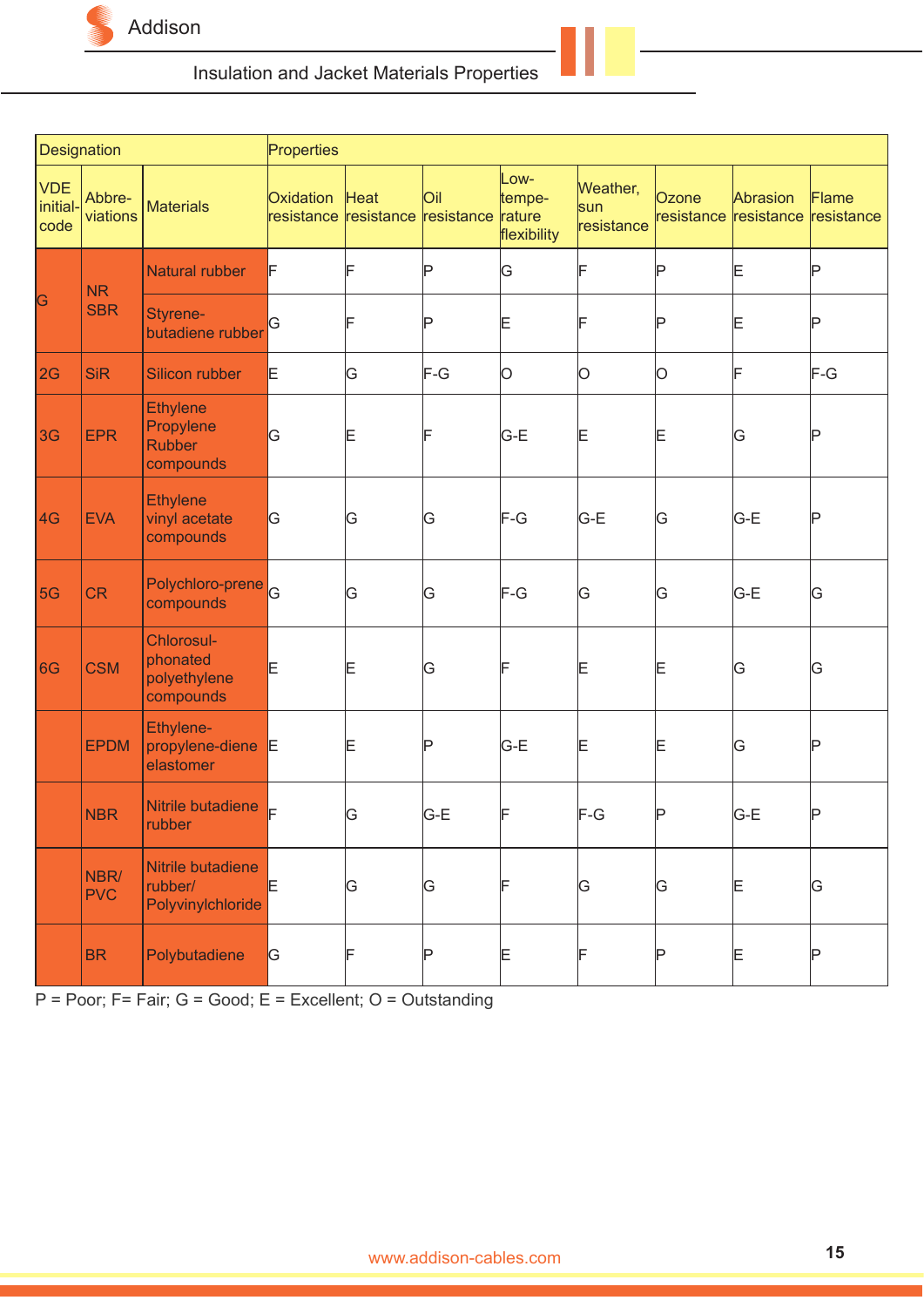

| Designation                    |                    |                                                     | Properties |                                          |             |                                                                         |                                                                         |                                                                     |                              |
|--------------------------------|--------------------|-----------------------------------------------------|------------|------------------------------------------|-------------|-------------------------------------------------------------------------|-------------------------------------------------------------------------|---------------------------------------------------------------------|------------------------------|
| <b>VDE</b><br>initial-<br>code | Abbre-<br>viations | <b>Materials</b>                                    | Water      | Acid<br>resistance resistance resistance | Alkali      | Aliphatic<br>hydrocarbons<br>resistance<br>(Gasoline,<br>kerosene, etc) | Aromatic<br>hydrocarbons<br>resistance<br>(Benzol, toluol,<br>$ etc.$ ) | Halogenated<br>hydrocarbons<br>resistance<br>Degreaser<br>solvents) | <b>Alcohol</b><br>resistance |
|                                | N <sub>R</sub>     | Natural rubber                                      | G-E        | F-G                                      | $F-G$       | IP                                                                      | P                                                                       | IP                                                                  | G                            |
| G                              | <b>SBR</b>         | Styrene-<br>butadiene rubber                        |            | F-G                                      | F-G         | Þ                                                                       | Þ                                                                       | IP                                                                  | G                            |
| 2G                             | <b>SiR</b>         | Silicon rubber                                      | G-E        | F-G                                      | $F-G$       | P-F                                                                     | Þ                                                                       | $P-G$                                                               | G                            |
| 3 <sub>G</sub>                 | <b>EPR</b>         | Ethylene<br>Propylene<br><b>Rubber</b><br>compounds | G-E        | G-E                                      | G-E         | Þ                                                                       |                                                                         | Þ                                                                   | Þ                            |
| 4G                             | <b>EVA</b>         | <b>Ethylene</b><br>vinyl acetate<br>compounds       | G          | G                                        | G           | ΙG                                                                      | $P-F$                                                                   | Þ                                                                   | F                            |
| 5G                             | <b>CR</b>          | Polychloro-prene <sub>G</sub><br>compounds          |            | G                                        | G           | ΙG                                                                      | $P-F$                                                                   | P                                                                   | F                            |
| 6G                             | <b>CSM</b>         | Chlorosul-<br>phonated<br>polyethylene<br>compounds | G-E        | Ε                                        | $\mathsf E$ | ⊩                                                                       |                                                                         | $P-F$                                                               | G                            |
|                                | <b>EPDM</b>        | Ethylene-<br>propylene-diene G-E<br>elastomer       |            | G-E                                      | $G-E$       | Þ                                                                       |                                                                         | Þ                                                                   | P                            |
|                                | <b>NBR</b>         | Nitrile butadiene G-E<br>rubber                     |            | G                                        | $F-G$       | Ε                                                                       | G                                                                       | Þ                                                                   | Ε                            |
|                                | NBR/<br><b>PVC</b> | Nitrile butadiene<br>rubber/<br>Polyvinylchloride   | E          | ΙG                                       | G           | G-E                                                                     | G                                                                       | ΙG                                                                  | G                            |
|                                | <b>BR</b>          | Polybutadiene                                       | E.         | F-G                                      | $F-G$       | Þ                                                                       | Þ                                                                       | P                                                                   | F-G                          |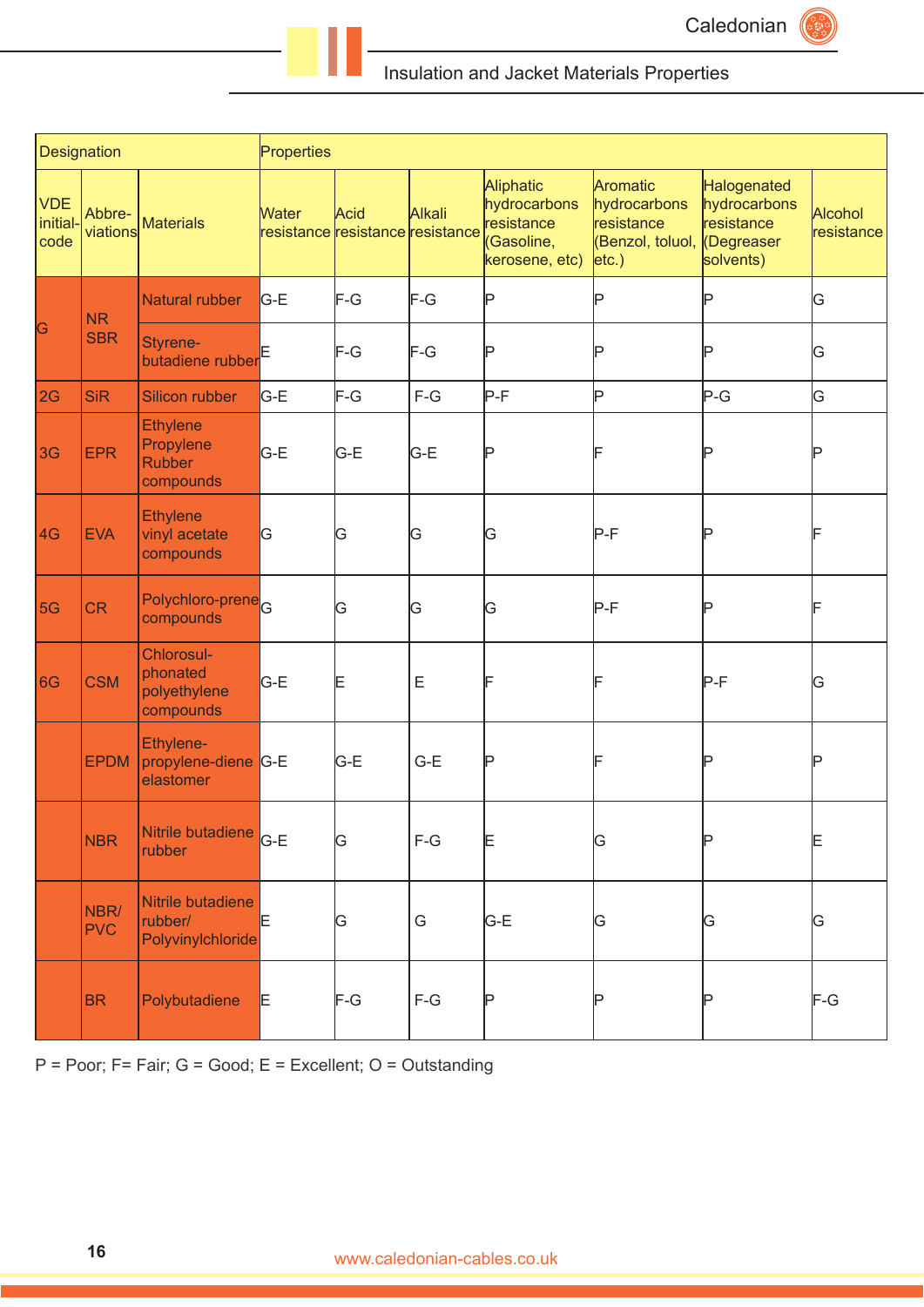

| <b>Designation</b>     |             |                                          | <b>Electrical</b> |                       |                                            |                                |                      |  |  |  |
|------------------------|-------------|------------------------------------------|-------------------|-----------------------|--------------------------------------------|--------------------------------|----------------------|--|--|--|
| <b>VDE</b><br>initial- | Abbre-      | <b>Materials</b>                         | Density           | Break down<br>voltage | Specific<br>volume<br>resistivity          | Dielectric-<br><b>constant</b> | Dielectric loss      |  |  |  |
| code                   | viations    |                                          | g/cm <sup>3</sup> |                       | KV/mm $(20^{\circ}C)$ Ohm·cm $20^{\circ}C$ | 50 Hz/20°C                     | factor tan δ         |  |  |  |
| 10Y                    | <b>PVDF</b> | Polyvinylidene fluoride                  | $1,7-1,9$         | 25                    | $10^{14}$                                  | $9 - 7$                        | $1,4 \times 10^{-2}$ |  |  |  |
| 7Y                     | <b>ETFE</b> | Ethylene-<br>Tetrafluorethylene          | $1,6 - 1,8$       | 36                    | $10^{16}$                                  | 2,6                            | $8 \times 10^{-4}$   |  |  |  |
| 6Y                     | <b>FEP</b>  | <b>Fluorinated ethylene</b><br>propylene | $2,0-2,3$         | 25                    | $10^{18}$                                  | 2,1                            | $3 \times 10^{-4}$   |  |  |  |
| 5YX                    | <b>PFA</b>  | Perfluoroalkoxypolymeric                 | $2,0-2,3$         | 25                    | $10^{18}$                                  | 2,1                            | $3 \times 10^{-4}$   |  |  |  |
| 5Y                     | <b>PTFE</b> | Polytetrafluorethylene                   | $2,0-2,3$         | 20                    | $10^{18}$                                  | 2,1                            | $3 \times 10^{-4}$   |  |  |  |
|                        | E-CTFE      | Ethylene-<br>Chlorotrifluoroethylene     | $1,67 - 1,69$     | 39                    | $10^{15}$                                  | 2,5                            | $ 9 \times 10^{-3} $ |  |  |  |

# **Characteristics of High Temp. Insulating and Sheath Materials**

| <b>Designation</b>     |               |                                              | Thermic              |                                   |            |                     |           |                                                       |                            |                         |  |  |  |
|------------------------|---------------|----------------------------------------------|----------------------|-----------------------------------|------------|---------------------|-----------|-------------------------------------------------------|----------------------------|-------------------------|--|--|--|
| <b>VDE</b><br>initial- | Abbre-        | <b>Materials</b>                             | Working temp.        |                                   | Melt-temp. | Oxygen<br>index LOI |           | Heating Thermal-<br>value H <sub>0</sub> conductivity | Corrosive<br>gases in      | Radiation<br>resistance |  |  |  |
| code                   | viations      |                                              | lPerma-<br>nent (°C) | <b>Short</b><br>$time(^{\circ}C)$ | $+$ °C     | $(\% O_{2})$        | $MJ·kg-1$ | $W K^{-1} \cdot m^{-1}$                               | case of fire               | Mrad                    |  |  |  |
| 10Y                    | <b>PVDF</b>   | Polyvinylidene<br>fluoride                   | 40<br>$+135$         | +160                              | >170       | $ 40 - 45 $         | 15        | 0, 17                                                 | Hydrofluoric <sup>10</sup> |                         |  |  |  |
| 7Y                     | <b>ETFE</b>   | Ethylene-<br>Tetrafluore-thylene+150         | –100                 | +180                              | >265       | $ 30 - 35 $         | 14        | 0, 24                                                 | Yes                        | 10                      |  |  |  |
| 6Y                     | <b>FEP</b>    | <b>Fluorinated</b><br>ethylene propylene+205 | -100                 | +230                              | >225       | > 95                | 5         | 0,26                                                  | Yes                        |                         |  |  |  |
| 5YX                    | <b>PFA</b>    | Perfluoroalkoxy-<br>polymeric                | $-190$<br>$+260$     | +280                              | $>$ 290    | > 95                | 5         | 0,21                                                  | Yes                        | 0, 1                    |  |  |  |
| 5Y                     | <b>PTFE</b>   | Polytetra-<br>fluorethylene                  | -190<br>+260         | +300                              | >325       | > 95                | 5         | 0,26                                                  | Yes                        | 0,1                     |  |  |  |
|                        | <b>E-CTFE</b> | Ethylene-Chlorotri--100<br>fluoroethylene    | $+140$               | +170                              | >242       | > 60                | 14        | 0, 14                                                 | Yes                        | 0,01                    |  |  |  |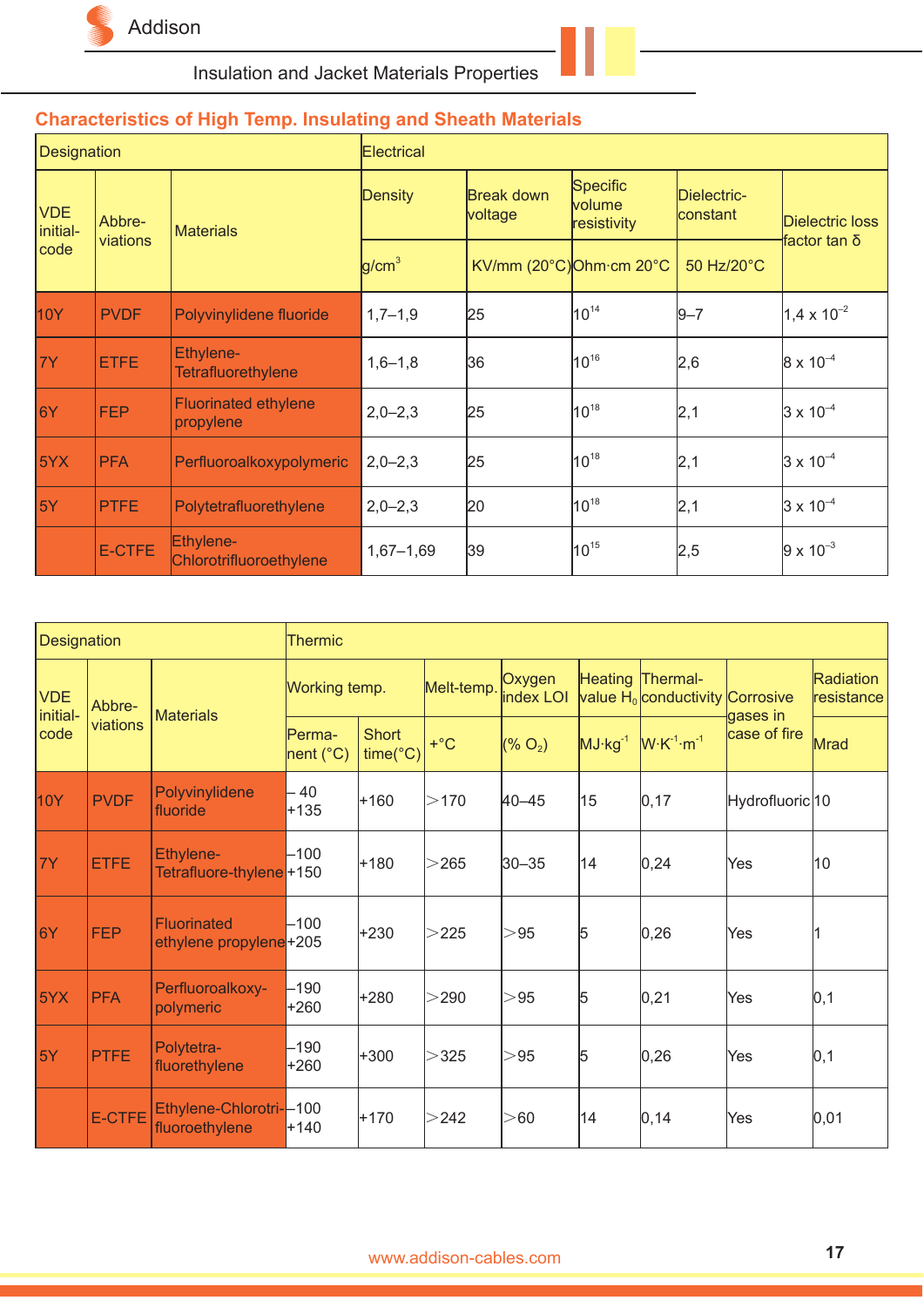

| Designation                    |                    |                                             | <b>Mechanical</b>       | Halogen                |                |                            |              |  |
|--------------------------------|--------------------|---------------------------------------------|-------------------------|------------------------|----------------|----------------------------|--------------|--|
| <b>VDE</b><br>initial-<br>code | Abbre-<br>viations | <b>Materials</b>                            | <b>Tensile strength</b> | Elongation at<br>break | Shore hardness | <b>Water</b><br>absorbtion | Halogen-free |  |
|                                |                    |                                             | $N/mm^2$                | $\frac{0}{0}$          |                | $\%$                       |              |  |
| 10Y                            | <b>PVDF</b>        | Polyvinylidene<br>fluoride                  | 50-80                   | 150                    | $75 - 80$ (D)  | 0,01                       |              |  |
| <b>7Y</b>                      | <b>ETFE</b>        | Ethylene-<br>Tetrafluorethylene             | 40-50                   | 150                    | $70 - 75$ (D)  | 0,02                       |              |  |
| 6Y                             | <b>FEP</b>         | <b>Fluorinated</b><br>ethylene<br>propylene | $15 - 25$               | 250                    | $55 - 60$ (D)  | 0,01                       | No           |  |
| <b>5YX</b>                     | <b>PFA</b>         | Perfluoroalkoxy-<br>polymeric               | $25 - 30$               | 250                    | $55 - 60$ (D)  | 0,01                       |              |  |
| 5Y                             | <b>PTFE</b>        | Polytetra-<br>fluorethylene                 | 80                      | 50                     | $55 - 60$ (D)  | 0,01                       |              |  |
|                                | E-CTFE             | Ethylene-Chlorotri-48<br>fluoroethylene     |                         | 200-300                | 75(D)          | 0, 1                       |              |  |

| Designation                    |                    |                                             | Properties              |                                 |         |                                         |                                      |                                 |          |                          |
|--------------------------------|--------------------|---------------------------------------------|-------------------------|---------------------------------|---------|-----------------------------------------|--------------------------------------|---------------------------------|----------|--------------------------|
| <b>VDE</b><br>initial-<br>code | Abbre-<br>viations | <b>Materials</b>                            | Oxidation<br>resistance | Heat resis- Oil resis-<br>tance | ltance  | Low-<br>tempe-<br>rature<br>flexibility | Weather,<br><b>sun</b><br>resistance | Ozone<br>resis-tance resistance | Abrasion | Flame<br>resis-<br>tance |
| 10Y                            | <b>PVDF</b>        | Polyviny-<br>lidene fluoride                |                         | O                               | E       | F                                       | E-O                                  | E                               | Ε        | Ε                        |
| 7Y                             | <b>ETFE</b>        | Ethylene-<br>Tetrafluore-<br>thylene        | Ε                       | Ε                               | Ε       | Ε                                       | Ε                                    | E                               | Ε        | ΙG                       |
| 6Y                             | <b>FEP</b>         | <b>Fluorinated</b><br>ethylene<br>propylene | O                       | lО                              | $\circ$ | 10                                      | IО                                   | Ε                               | Ε        | 10                       |
| 5YX                            | <b>PFA</b>         | Per-<br>fluoroalkoxy-<br>polymeric          | E                       | Ε                               | Ε       | Ε                                       | Ε                                    | Ε                               | ΙG       | Ε                        |
| 5Y                             | PTFE               | Polytetra-<br>fluorethylene                 | Ο                       | IО                              | E-O     | lО                                      | Ω                                    | Ю                               | lo       | Ε                        |
|                                | E-CTFE             | Ethylene-<br>Chlorotri-<br>fluoroethylene   | lО                      | Ю                               | Ω       |                                         |                                      | ΙE                              | Ε        | E-O                      |